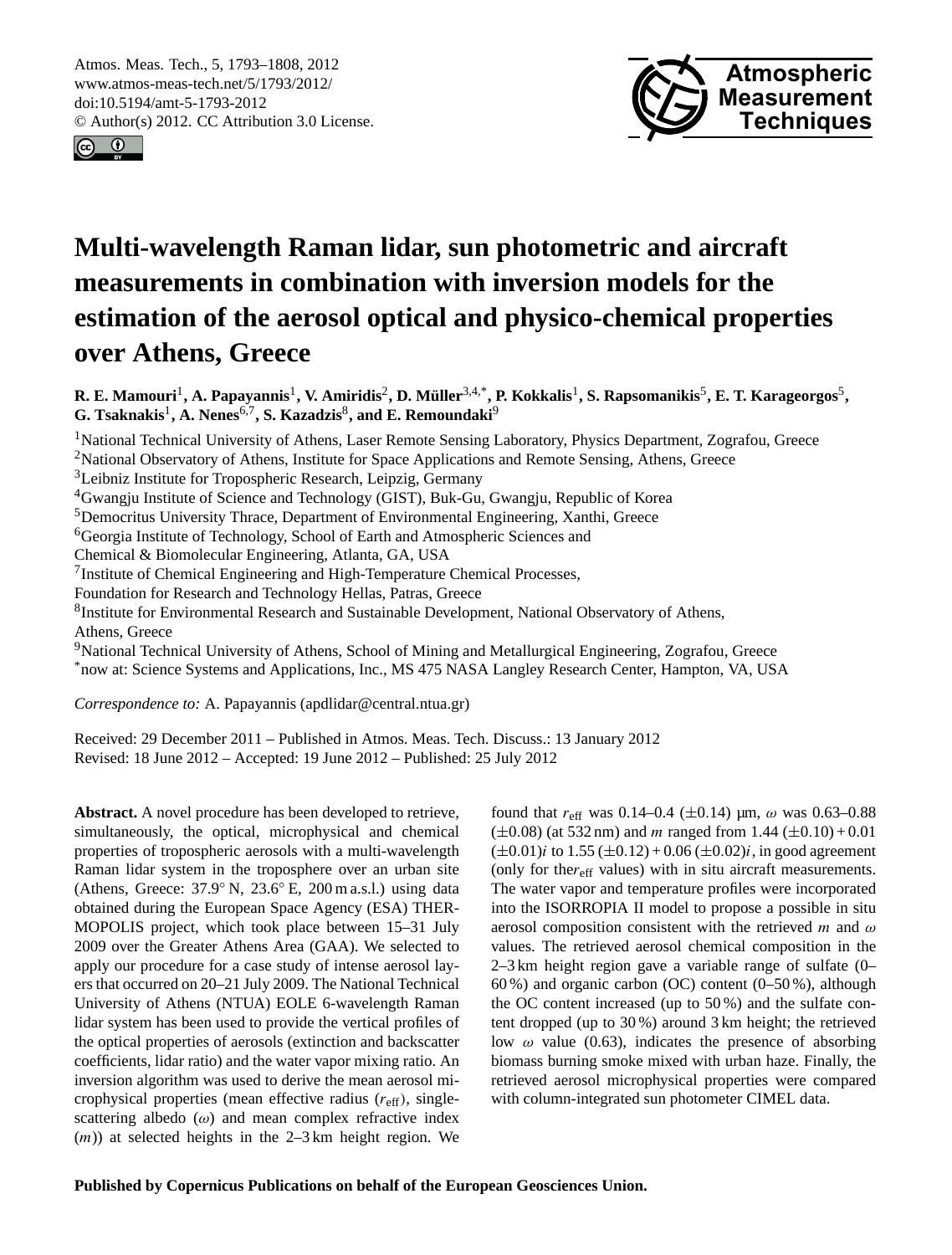## **1 Introduction**

Atmospheric aerosols have large influence on Earth's radiation budget. Recent estimations on the possible impact of aerosols (both direct and indirect effects) on the radiative forcing (cooling effect) in a global average show that they may be of the same order of magnitude as the  $CO<sub>2</sub>$  effect (warming effect) (Kirkevag et al., 2008; Quaas et al., 2009; Ramanathan and Feng, 2009; Lohmann et al., 2010; Kelektsoglou et al., 2011, 2012; Kelektsoglou and Rapsomanikis, 2011), in addition to having direct impact on precipitation (Levin and Cotton, 2009; Lee, 2011; Wulfmeyer et al., 2011). However, medium to high uncertainties still exist concerning the indirect and direct effects, which are connected with the aerosol influence on climate. Moreover, the total direct aerosol radiative forcing combined across all aerosol types is  $-0.5 \text{ Wm}^{-2}$ , with a 5 to 95% confidence range of  $-0.1$  to  $-0.9 \text{ Wm}^{-2}$  (IPCC, 2007) and with a medium-low level of scientific understanding. This is especially true for the Eastern Mediterranean region (Stock et al., 2011), where insufficient knowledge of the microphysical properties of aerosol particles as well as their spatial distribution remains a key issue to evaluate their effect on global climate.

Therefore, experimental data in our area are strongly needed as input parameters for global climate models, which assess the role of aerosols in future scenarios of global change. Currently, very little is known about the vertical distribution of the aerosol microphysical properties in the Eastern Mediterranean region in connection to the air quality impairment (Formenti et al., 2002; Dulac and Chazette, 2003; Papayannis et al., 2012). Furthermore, knowledge on the combined optical-microphysical-chemical properties of freetropospheric aerosol particles of different origin (i.e. Saharan dust, forest fires and urban activities, long-range transported, etc.) over Greece is particularly sparse, at least in the vertical scale (Papayannis et al., 2010, 2012). However, several in situ aerosol samplings in urban areas of Greece have revealed that coarse aerosols in the city of Athens usually contain predominant ions such as  $Ca_2$ ,  $NO_3$ , Na and Cl, while  $SO_4$ ,  $Ca_2$  and NH<sup>4</sup> were the major ionic components of the fine fraction (Mihalopoulos et al., 1997; Karageorgos and Rapsomanikis, 2007), and aluminosilicates and also calcium, which was distributed between calcite, dolomite, gypsum and Ca-Si particles, were mostly observed during Saharan dust outbreaks (Remoundaki et al., 2011).

The Raman laser remote sensing technique is a unique tool able to provide the vertical distribution of the aerosol optical properties (aerosol backscattering and extinction coefficients, lidar ratio-LR and Angström exponent  $(\hat{a})$  and the water vapor content, expressed in terms of mixing ratio of water vapor in dry air (Bösenberg et al., 2003; Böckmann et al., 2004; Weitkmap, 2005; Mamouri et al., 2007; Papayannis et al., 2005). It is well known that, when multi-wavelength lidar data are used, the main microphysical aerosol properties can be obtained using inversion techniques (Müller et al., 1999a, b; Veselovskii et al., 2001; Osterloh et al., 2011). Our work goes a step further, which is the main goal of this paper: using a novel procedure, we combine 6-wavelength Raman lidar data, inversion models and an aerosol thermodynamic model to retrieve simultaneously the vertical profiles of optical, microphysical and (propose) chemical properties of aerosol particles, consistent with the retrieved refractive index and single scattering albedo values. Our results (shown for selected days) are then compared to airborne in situ data obtained in the frame of the European Space Agency (ESA) THERMOPOLIS research project carried out between 15 and 31 July 2009.

Measurements results of the properties of highly absorbing smoke/urban particles have been reported in previous studies. A summary for different regions on the globe (South America, South India) is given by Müller et al. (2000, 2003 and 2005), where real parts of m ranged from 1.5 to 1.66 at visible wavelengths and imaginary parts ranged from 0.01i to  $0.07i$ . However, the imaginary part values of  $m$  reported in these references do not show a clear pattern relative to the aerosol transport time. Murayama et al. (2004) reported values of  $\omega$  of the order of 0.95  $\pm$  0.06 at 532 nm around the peak of a Siberian forest-fire smoke event over Japan, while O'Neill et al. (2002) retrieved values of  $\omega$  in the ranging 0.97 to 0.99, a distance of 32 km from biomass burning aerosol sources. Wandinger et al. (2002) found values of  $\omega$  of  $0.76 \pm 0.06$  and  $0.81 \pm 0.05$  at 355 and 532 nm, respectively, for transport of forest-fire smoke from western Canada, in accordance with Müller et al. (2006). Later, Alados Arboledas et al. (2007) obtained values of  $\omega$  ranging from 0.80–0.87 (440–1020 nm) for a lofted smoke plume monitored at a high mountain station with sun photometer. Recently, Alados Arboledas et al. (2011) measured values of  $\omega$  (0.76–0.9) depending on the measurement wavelength for the case of fresh smoke pollution over Granada. Müller et al. (2005, 2006) and Noh et al.  $(2007, 2011)$  reported on  $r_{\text{eff}}$  values of the order of 0.3-0.4 µm for the case of mixed biomass burning and urban haze particles over Germany and Korea. Finally, Müller et al. (2007) reported on  $\hat{a}$  and LR values of 1.35–1.51 and 65–78 sr, respectively, for the case of biomass burning and urban haze particles based on a 10-yr database of Raman lidar observations carried out in Europe, Asia and Africa.

Section 2 of this paper presents the methodology applied and the instrumentation involved; we first provide a short description of the National Technical University of Athens (NTUA) Raman lidar system (range-resolved measurements) and the CIMEL sun photometer (columnar measurements) used for the retrieval of the aerosol optical and microphysical properties. The third part of this section provides the characteristics of the in situ (airborne) instrumentation used to measure the aerosol optical and microphysical properties. The fourth part of this section gives a short description of the inversion models to retrieve the aerosol microphysical and chemical properties. Section 3 gives a short description of the THERMOPOLIS campaign, while Sect. 4 presents a case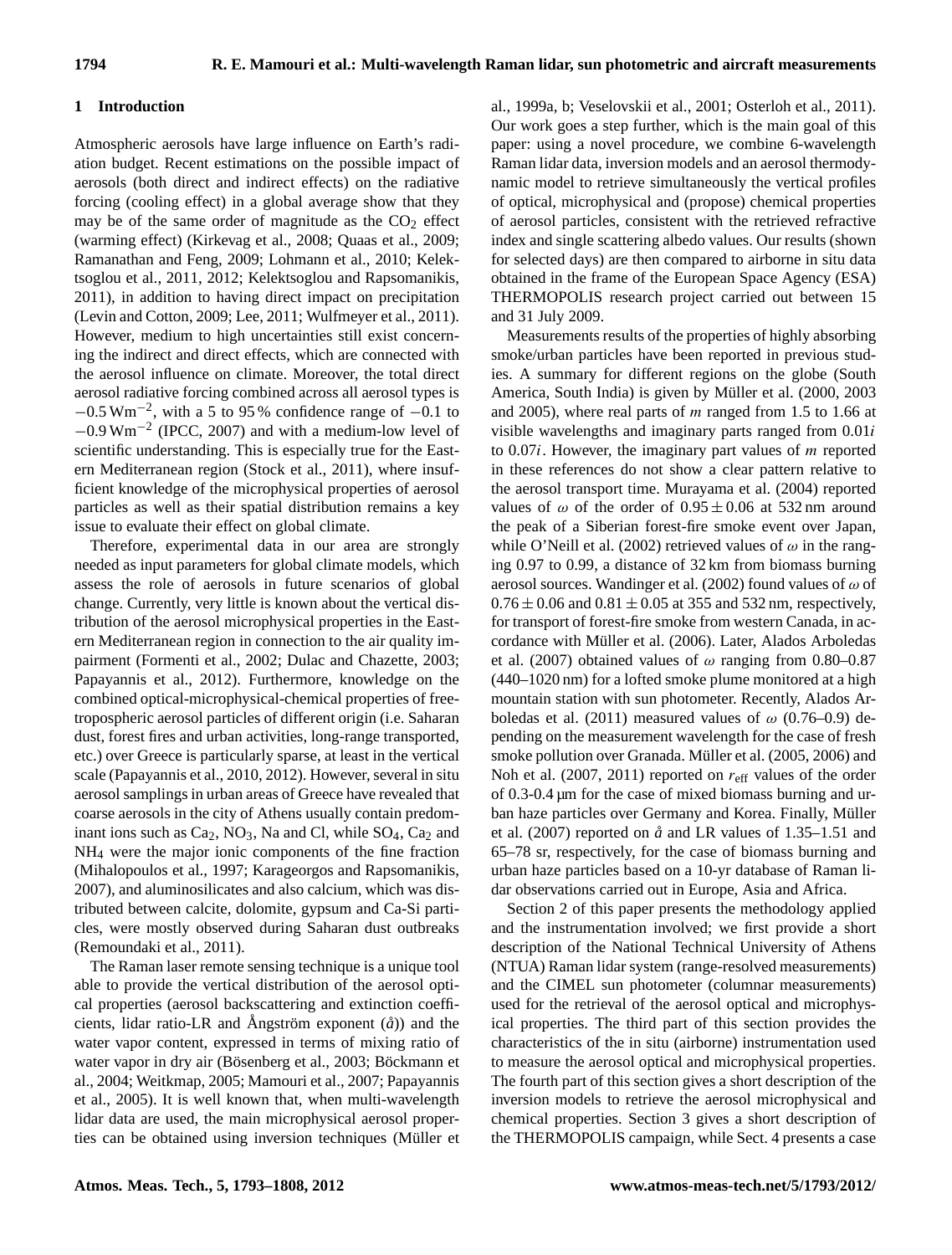

**Plate 1.** Methodology procedure diagram (input data and output results).

study analysis where we compare the retrieved with the in situ measured aerosol optical and microphysical properties, as well as the estimated aerosol chemical composition aloft, for a 2-day period (20–21 June 2009). Section 5 presents columnar retrievals of the aerosol properties using Raman lidar and sun photometer data. Finally, Sect. 6 presents a summary and our concluding remarks. The procedure and methodology described and followed in the present study is illustrated in Plate 1.

#### **2 Methodology and experimental set up**

## **2.1 Raman lidar system for the retrieval of the aerosol optical properties**

At NTUA a compact 6-wavelength Raman lidar system (EOLE) is used to perform continuous measurements of suspended aerosol particles in the Planetary Boundary Layer (PBL) and the lower troposphere. The system is based on a pulsed Nd:YAG laser emitting simultaneously at 355, 532 and 1064 nm. The respective emitted output energies per pulse are 75, 130 and 140 mJ, with a 10 Hz repetition rate. The optical receiver is a Cassegrainian reflecting telescope with a primary mirror of 300 mm diameter and a focal length of  $f = 600$  mm directly coupled, through an optical fiber, to the lidar signal six-channel filter spectrometer. The full overlap of the system is of the order of 500 m. The elastically backscattered lidar signals (at 355, 532 and 1064 nm), as well as those generated by Raman scattering by atmospheric  $N_2$ and  $H<sub>2</sub>0$  (at 387, 607 and 407 nm, respectively) are simultaneously recorded by photomultipliers (PMTs) and avalanche photodiode systems (APD), after the spectral separation of the returned lidar signals. The lidar signals detected at 355, 387, 532, 607 and 1064 nm were used to derive the aerosol backscatter (at 355, 532 and 1064 nm), the extinction (at 355 and  $532 \text{ nm}$ ) coefficient and the Angström exponent profiles, while the 407 nm channel was used to derive the water vapor mixing ratio (Mamouri et al., 2007; Papayannis et al., 2012) (Plate 1). The NTUA lidar system has been qualityassured by performing direct inter-comparisons, both at hardware (Matthias et al., 2004a) and software levels (Böckmann et al., 2004; Pappalardo et al., 2004).

More precisely, to obtain reliable and quantitative lidar aerosol retrievals, several techniques and methods have to be combined. The standard backscatter lidar technique is appropriate to retrieve aerosol parameters mostly for small aerosol optical depths  $(AOD) (AOD < 0.2–0.3$  in the visible), assuming a reference height in an aerosol-free region (e.g. the upper troposphere). Under such conditions, the Klett inversion technique (Klett, 1985) is used to retrieve the vertical profile of the aerosol backscatter coefficient  $(b<sub>aer</sub>)$  at the respective wavelengths. The resulting average uncertainty on the retrieved  $b_{\text{aer}}$  values (including both statistical and systematic errors corresponding to a 30–60 min averaging time) in the troposphere is of the order of  $20-30\%$  (Bösenberg et al., 1997). To overcome the large uncertainty associated with this technique, the Raman  $N_2$  lidar technique was adopted using the methodology of Ansmann et al. (1992). Since the Raman lidar signals are quite weak, the Raman technique is mostly used during nighttime when the atmospheric background is rather low. In the case of the Raman technique, the measurement of the elastic backscatter signals at 355 and 532 nm, as well as that of the  $N_2$  inelastic-backscatter signals at 387 and 607 nm, respectively, permits the determination of the aerosol extinction  $(a<sub>aer</sub>)$  and  $b<sub>aer</sub>$  coefficients independently of each other (Ansmann et al., 1992), and thus of the extinction-to-backscatter ratio (the so-called LR) at both wavelengths (355 and 532 nm).

In the case of the Raman technique, the uncertainties associated with the retrieved  $a_{\text{aer}}$  and  $b_{\text{aer}}$  vertical profiles are of the order of 10–15 % and 10–20 %, respectively (Ansmann et al., 1992; Mattis et al., 2002). The vertical profiles of  $b<sub>a</sub>$ er referring to measurements performed before the local sunset time (around 19:00 UT) were retrieved by using the Klett technique, using a LR value derived for the aerosols by the Raman technique (Ansmann et al., 1992) from the same day's nighttime lidar measurements, in case of homogeneous atmospheric conditions during daytime and nighttime measurements. In case of a large aerosol variability between the daytime and nighttime measurements, air mass back-trajectory analysis is used for the proper characterization of the aerosol type and finally for the selection of representative LR values (usually provided by the literature and/or by a climatological database available by long-term Raman lidar observations over Athens).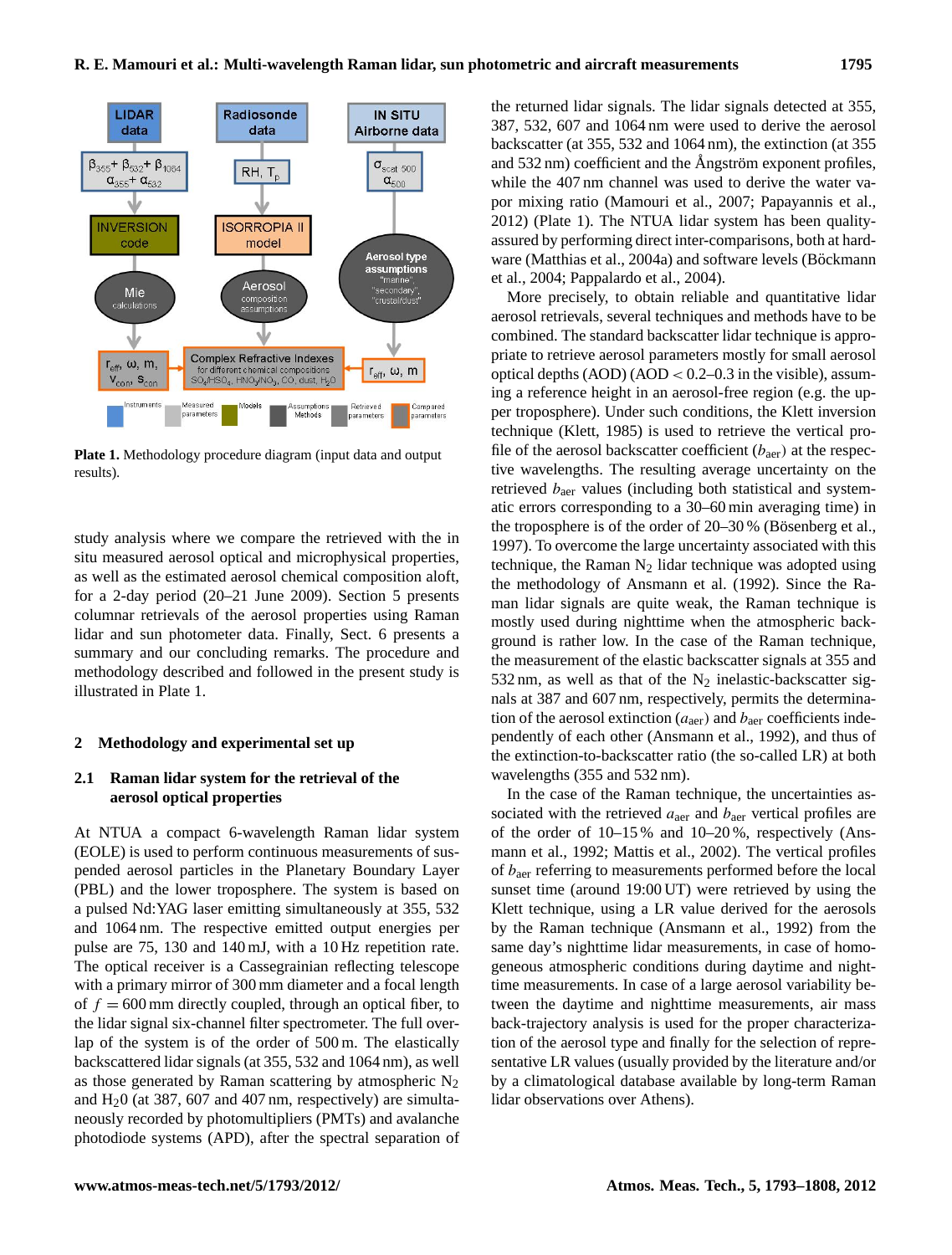## **2.2 The CIMEL sun photometer**

The sun photometric observations reported in this paper were performed by a CIMEL sun-sky radiometer (Holben et al., 1998), which is part of the Aerosol Robotic Network (AERONET) Global Network [\(http://aeronet.gsfc.nasa.gov\)](http://aeronet.gsfc.nasa.gov). The instrument is located on the roof of the Research Center for Atmospheric Physics and Climatology of the Academy of Athens (37.99◦ N, 23.78◦ E, elevation: 130 m). The site is located in the city center and 10 km from the sea. This sun-photometric station is operated by the Institute for Space Applications and Remote Sensing (ISARS) of the National Observatory of Athens (NOA). The CIMEL sky-sun photometer is an automatic ground based radiometer measuring both direct solar irradiance and diffuse sky radiance for almucantar and principal solar planes with a 1.2 degrees field of view. The standard measuring schedule for this instrument broadly consists of direct sun triplets every 15 min, and sky diffuse almucantar or principal plane scenarios every 30 min. The channel wavelength configuration depends on the instrument version, but filters at 440, 675, 870, 940 and 1020 nm wavelengths are always present. The CIMEL data used in this study are level 2.0 and will provide information about the columnar AOD, aerosol size distribution, aerosol microphysical properties, and the Angström exponent (Holben et al., 1998). The AERONET data products along with the technical specifications and the uncertainties of the CIMEL instrument are given in detail in Holben et al. (1998). More specifically, the total uncertainty of the AOD and the Angström exponent is influenced by various instrumental, calibration, atmospheric and methodological factors; for an AERONET field instrument, the AOD uncertainty is  $\lt \pm 0.01$  for wavelengths higher than 440 nm and  $\lt \pm 0.02$ for UV wavelengths (Eck et al., 1999), or about 10 % for a nominal aerosol optical depth of 0.1. The uncertainty of the sky radiance data and the resulting aerosol size distributions are determined based on the calibration uncertainty that is assumed  $\lt \pm 5$ % at all four wavelength channels (Holben et al., 1998).

## **2.3 In situ (airborne) aerosol measurements: instrumentation and methodology**

The airborne measurements of the THERMOPOLIS campaign were carried out with the modified "Cessna 310" aircraft of the Democritus University of Thrace during three flights: 20 July (14:00:19 UTC), 21 July (04:03:15 UTC), and 21 July (23:00:17 UTC), which has an aerosol inlet with a cut-off of 5 µm diameter. Because instrumentation, methodology and measurements' uncertainties are described in detail elsewhere (Kelektsoglou et al., 2011), only a short description will be provided below. The size-distribution of the aerosols was determined using an optical particle counter (hereafter referred to as OPC, PMS Systems, Lasair 5295) in 8 diameter ranges (bins) corresponding to the aerodynamic diameters of 0.3–0.5, 0.5–1, 1–2, 2–3, 3–5, 5–10, 10–25, and > 25 µm. Aerosol scattering coefficient measurements were carried out using a model M903 integrating nephelometer (Radiance Research Operation, Seattle, USA) measuring at 530 nm and at 1 Hz. The aerosol light absorption coefficient was also determined at 1 Hz and at 565 nm by means of a Radiance Research filter-based Particle Soot/Absorption Photometer. The data from the PSAP were corrected according to Bond et al. (1999). A GPSMAP 195 (Garmin International Inv, USA) was used in order to provide 3-dimensional location information (latitude, longitude, altitude, World Geodetic System 84) of the aircraft at 1 Hz sampling frequency. The aerosol refractive index values were retrieved using the methodology described by Kelektsoglou et al. (2011). The OPC and all other instruments aboard the aircraft sampled sub isokinetically from the same onboard plenum. The tried and tested (wind tunnel) inlet had a 50 % cut off of 5  $\mu$ m geometric (optical equivalent to spherical) diameter, which at the altitude of the measurements is equivalent to the aerosol aerodynamic diameters (density taken as 1 g cm−<sup>3</sup> ). A source of error here may arise from the fact that the relative efficiency of the OPC connected to the inlet, in particle counting, only becomes ca. 100 % at around 3–2.5 µm.

The particle  $r_{\text{eff}}$  values (Wyser, 1998) were calculated using the particle size-distribution obtained with the abovementioned OPC data taking into account only data for aerodynamic diameters  $(d_{ae}) < 5 \,\text{\mu m}$ . The corresponding value of  $r_{\text{eff}}$  was calculated using the particle size-distribution obtained via an OPC (Wyser, 1998) (LASAIR II 525, Particle Measuring Systems, USA). The instrument counts particles separated into five bins with diameters ranging from 0.5  $\mu$ m to above 25  $\mu$ m. The "fine" fraction  $r_{\text{eff}}$  corresponds to the smallest size bin, while the "total" refers to particles up to 5 µm in diameter. The values of the single-scattering albedo  $(\omega)$  (Goody, 1996) were derived using from in situ measurements with a Particle Soot/Absorption Photometer (PSAP) measuring the optical extinction coefficient for absorption (commonly referred to as  $\sigma_{\text{ap}}$ ) and an M903 nephelometer (both by Radiance Research) measuring the light scattering extinction coefficient (commonly referred to as  $\sigma_{\rm SD}$ ). Both instruments measure on a continuous basis; the PSAP measures at 565 nm and the nephelometer at 530 nm.

# **2.4 Retrieval of the microphysical and chemical aerosol properties profiles using models**

The microphysical particle properties of the spherical aerosols inside various layers in the lower free troposphere were retrieved using inversion with regularization. A detailed description of the original version of the algorithm which assumes spherical shape of the investigated particles in the retrieval procedure is given by Müller et al. (1999a, b). Modifications concerning the optimum solution space were made by Veselovskii et al. (2001, 2002, 2005). Changes concerning the minimum number of the needed measured wavelengths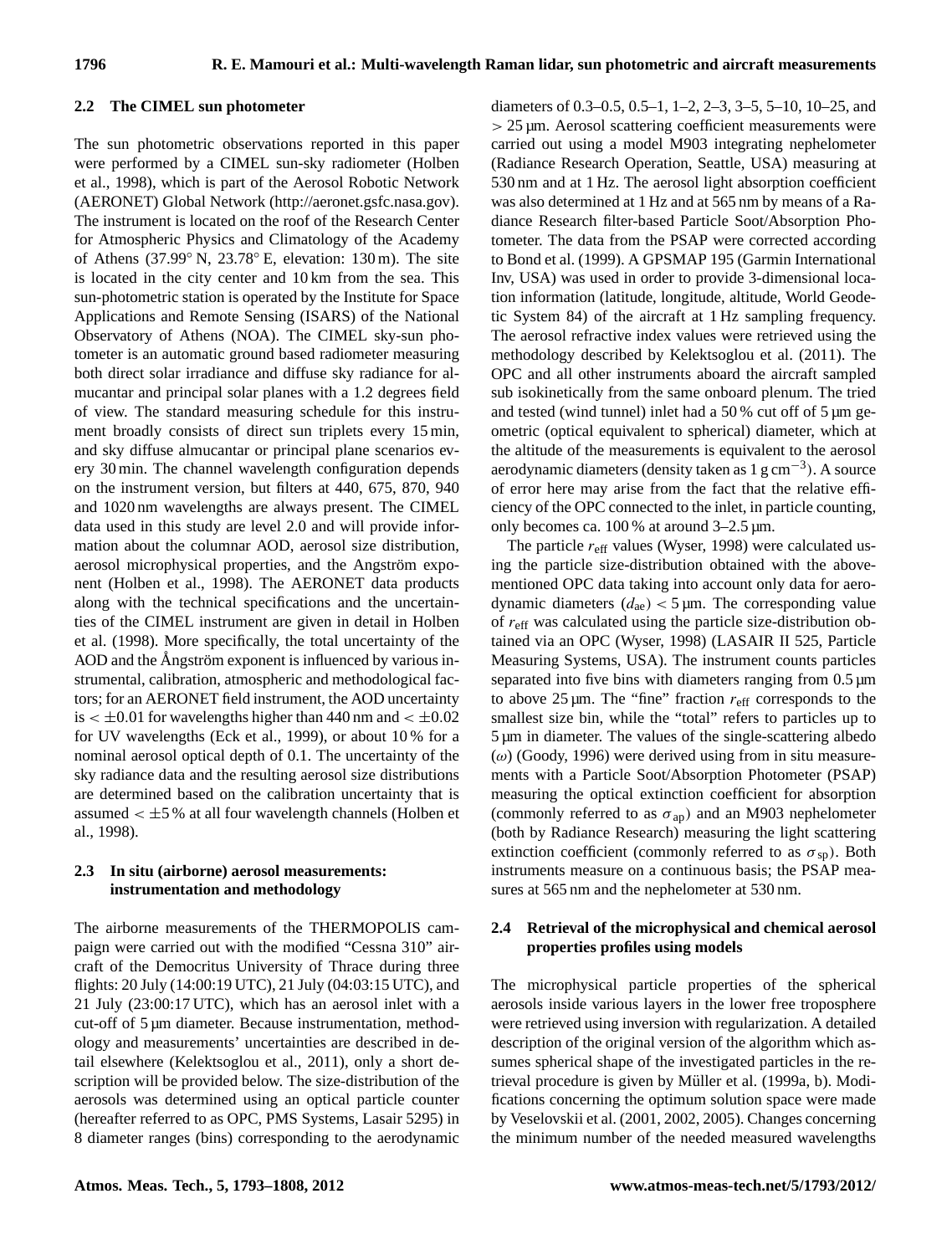can be found in Müller et al.  $(2001)$ . These models use as input the mean values of the optical properties of the aerosols calculated from the vertical profiles of elastic and Raman backscattered lidar signals (obtained at 5 different wavelengths: 355-387-532-607-1064 nm). The aerosol microphysical properties which were derived are the  $r_{\text{eff}}$ , as well as  $\omega$  and the mean complex refractive index  $(m)$  which is given as wavelength independent quantity (Plate 1). In our case the uncertainty on the retrieved real and imaginary parts of *m* are of the order of  $\pm 0.07$  and  $\pm 50$ %, respectively; the corresponding uncertainty of the retrieved values of  $r_{\text{eff}}$  and  $\omega$  are of the order of  $\pm 10{\text -}20$  % and  $\pm 10$  %, respectively. We mention here that the uncertainties of the retrieved  $\omega$  values arise from the uncertainties of the retrieved particle size distributions and the complex refractive indices.

The inversion algorithm requires a predefined set of minimum and maximum values of particle radius ( $r_{\text{min}}$  and  $r_{\text{max}}$ ) within which the data inversion is carried out. A set of  $r_{\min}$ and  $r_{\text{max}}$  defines a so-called inversion window. Values that were used in the data analysis presented here are 10 nm for  $r_{\rm min}$  and 5 µm for  $r_{\rm max}$ . Furthermore, we tested a grid of complex refractive indices (real part and imaginary part) in data inversion. This means that, for each value of the complex refractive index and each inversion window (as defined by the combination of values of  $r_{\text{min}}$  and  $r_{\text{max}}$ ) we invert each optical data set. The respective values used in the present data analysis are given in the first paragraph of Sects. 4.3 and 5. In this way we obtain a set of mathematical inversion results (particle size distributions and complex refractive indices) which then can be constrained to a set of physically acceptable solutions. Each solution space that we obtain for each lidar data set consists of a set of individual mathematical solutions. In the present case we obtained up to 10 000 individual solutions. The use of constraints results in a strongly reduced set of individual physical solutions. The procedure of reducing the mathematical solution space to the physical solution space can be found in, e.g. Müller et al. (1999a, b). Note that the aerosol number concentration is not yet a standard output of the inversion algorithm, as error for this parameter still may exceed 100 %. This set of individual microphysical solutions then is averaged, which then provides us with the final solution space. This means we obtain for each optical data set given the following microphysical parameters: mean particle size distribution including standard deviation, mean values and standard deviation of particle effective radius, number, surface-area and volume concentration that describe the particle size distribution, as well as mean value and standard deviation of the real and imaginary part of the complex refractive index for each particle size distribution.

The water vapor profiles obtained by Raman lidar over Athens and the temperature  $(T)$  and relative humidity (RH) profiles obtained by radiosonde were incorporated into the thermodynamic model ISORROPIA II (Fountoukis and Nenes, 2007) to provide a possible the particle chemical composition (Plate 1). The model treats the thermodynamics of aerosol containing K, Ca, Mg,  $NH<sub>3</sub>/NH<sub>4</sub>$ , Na,  $SO<sub>4</sub>/HSO<sub>4</sub>$ ,  $HNO<sub>3</sub>/NO<sub>3</sub>$ , HCl/Cl and H<sub>2</sub>O. ISORROPIA-II can predict composition for the "stable" (or deliquescent path) solution where salts precipitate once the aqueous phase becomes saturated with respect to a salt, and a "metastable" solution where the aerosol is composed only of an aqueous phase regardless of its saturation state. ISORROPIA-II was executed in "reverse" mode where known quantities are  $T$ , RH and the concentrations of aerosol K, Ca, Mg, NH4, Na, SO4, NO<sup>3</sup> and Cl. The output provided by ISORROPIA-II is the aerosol phase state (solid only, solid/aqueous mixture or aqueous only) and the speciation in the gas and aerosol phases. The model has been evaluated with ambient data from a wide range of environments (Moya et al., 2001; Zhang et al., 2003; San Martini et al., 2006; Nowak et al., 2006; Metzger et al., 2006; Fountoukis et al., 2009), while its computational rigor and performance makes it suitable for use in large scale air quality and chemical transport models. Some examples of such 3-D models that have implemented ISORROPIA-II are GISS, CMAQ, PMCAMx, GEOS-Chem, and ECHAM/MESSy (Adams and Seinfeld, 2002; Yu et al., 2005; Pye et al., 2009; Karydis et al., 2010; Pringle et al., 2010).

In order to use ISORROPIA II in combination with the Raman lidar data, an assumption concerning the aerosol composition has to be done, mainly due to the absence of air mass sample within the under study layers. In our procedure, Initially a typical composition of sulfate, ammonium sulfate and mineral dust aerosols was considered. ISORROPIA II was then run forward for the computation of complex refractive index for each aerosol composition, using as input the relative humidity and the temperature within an aerosol layer (Plate 1). Finally, a possible aerosol composition (a mixture of sulfate, ammonium and mineral dust) with the closest refractive index (both real and imaginary part) value to the one estimated by the inversion model is provided as the most plausible composition value.

## **3 The THERMOPOLIS campaign**

In the framework of its Earth Observation Programs, the European Space Agency (ESA) carries out a number of groundbased and airborne campaigns to support the geophysical algorithm development, calibration/validation and the simulation of future space-borne Earth observation missions for applications development related to land, oceans and atmosphere. The THERMOPOLIS 2009 campaign (Daglis et al., 2010) was part of the framework of proposed activities for the "Urban Heat islands (UHI) and Urban Thermography (UT) Project" for Athens, Greece. This campaign combined the collection of quality and coordinated airborne hyperspectral, space-borne and in situ measurements to generate spectrally, geometrically and radiometrically representative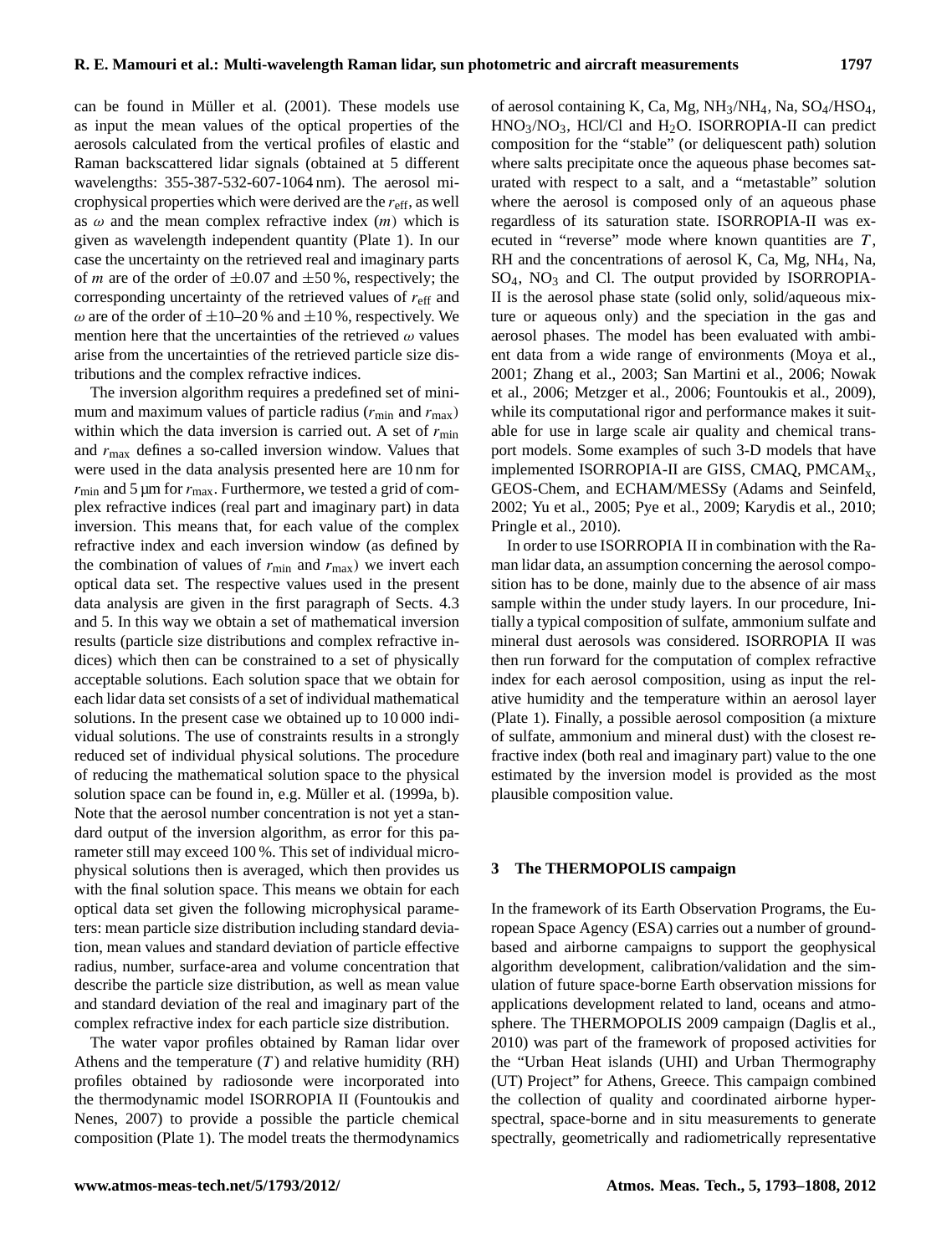

Fig. 1. Upper panel: AOD (crosses) and Ångstöm exponent (triangles) derived by sun photometer over Athens from 15– 27 July 2009; Lower panel: AOD below (squares) and above (open dots) 2 km height derived by Raman lidar measurements in the period 17–25 July 2009 (except on 19 July 2009) and the corresponding percentage of free troposphere (FT) aerosol contribution to the total aerosol optical depth (AOD).

datasets to address observational requirements of UHI for the assessment of an operational system.

The period 15 to 31 July 2009 was an optimal time window with fair weather conditions prevailing over Athens, where the campaign was carried out. The core measurement period for the ground-based instrumentation was in 15–27 July 2009. During the campaign the aerosol load presented a large variation connected with different meteorological conditions due to advected air masses from different origins. More precisely, the mean value of AOD (crosses) measured by the CIMEL varied between 0.07 and 0.35 at 500 nm, while that of the Angström exponent  $(\hat{a}$ -380/550 nm) (triangles) was found between 0.75 and 1.75 (Fig. 1-upper panel).

In order to estimate the free tropospheric contribution of the particles, the AODs at 532 nm obtained by the lidar profiles for 17–25 July 2009 (Fig. 1-bottom) were calculated in the height range below (squares) and above 2 km (open dots), which is the mean PBL height for July over Athens (Matthias et al., 2004b). For the calculation of the integrated aerosol extinction from daily profiles of the particle backscatter coefficient, we calculated the column integrated particle backscatter coefficient above and below 2 km, and multiplied, when available, with the LR values estimated by the Raman lidar nighttime measurements of the same day or with LR values estimated from a climatological database obtained from Raman lidar data over Athens, which mainly depended on the origin of the air masses observed. From this figure we can see that the free tropospheric contribution was quite variable, ranging from 0.01to 0.21, while those within the PBL (altitudes  $<$  2 km) ranged between 0.06 and 0.11. The varia-

![](_page_5_Figure_7.jpeg)

**Fig. 2.** Top: Single scattering albedo  $(\omega)$ ; middle and lower panels, respectively: real and imaginary part of refractive index (m) measured by sun photometer at 440 nm over Athens for the time period 15–27 July 2009.

tions of the AOD and the columnar å retrieved by sun photometer measurements are mainly attributed to the different mixed aerosol types arriving over Athens. Furthermore, from the analysis of the back-trajectories of the air masses ending over Athens (not shown here) based on the HYSPLIT code (Draxler and Rolph, 2003), we could identify variable aerosol sources for each day of July, which could play a significant role in the values of the AOD and the columnar  $\aa$ observed. For instance, the period 15–20 July was characterized mainly by the presence of anthropogenically produced aerosols over the Balkan Peninsula, whereas the period 20– 22 July was characterized by a mixture of anthropogenic and smoke aerosols which originated from the Balkan and the Black Sea greater areas, according to HYSPLIT simulations and ATSR satellite data. Finally, on 24–25 July Saharan dust aerosols were advected over the Mediterranean Sea toward Greece.

In Fig. 2 we present the mean columnar daily values of  $\omega$  and the real and imaginary part of *m* for 14–28 July, as retrieved by CIMEL. Columnar values of  $\omega$  (0.87–0.9) and of the imaginary part of  $m(0.01-0.02)$  measured on 21– 23 July show the presence of absorptive particles. During THERMOPOLIS concurrent Raman lidar and in situ airborne measurements of aerosol properties were performed between 20 and 25 July (except on 23 July) 2009 over the GAA. In this paper we focus only on the analysis of a case study of nighttime measurements performed in the period 20–21 July, which corresponds, as discussed previously, to a mixture of anthropogenic and biomass burning aerosols.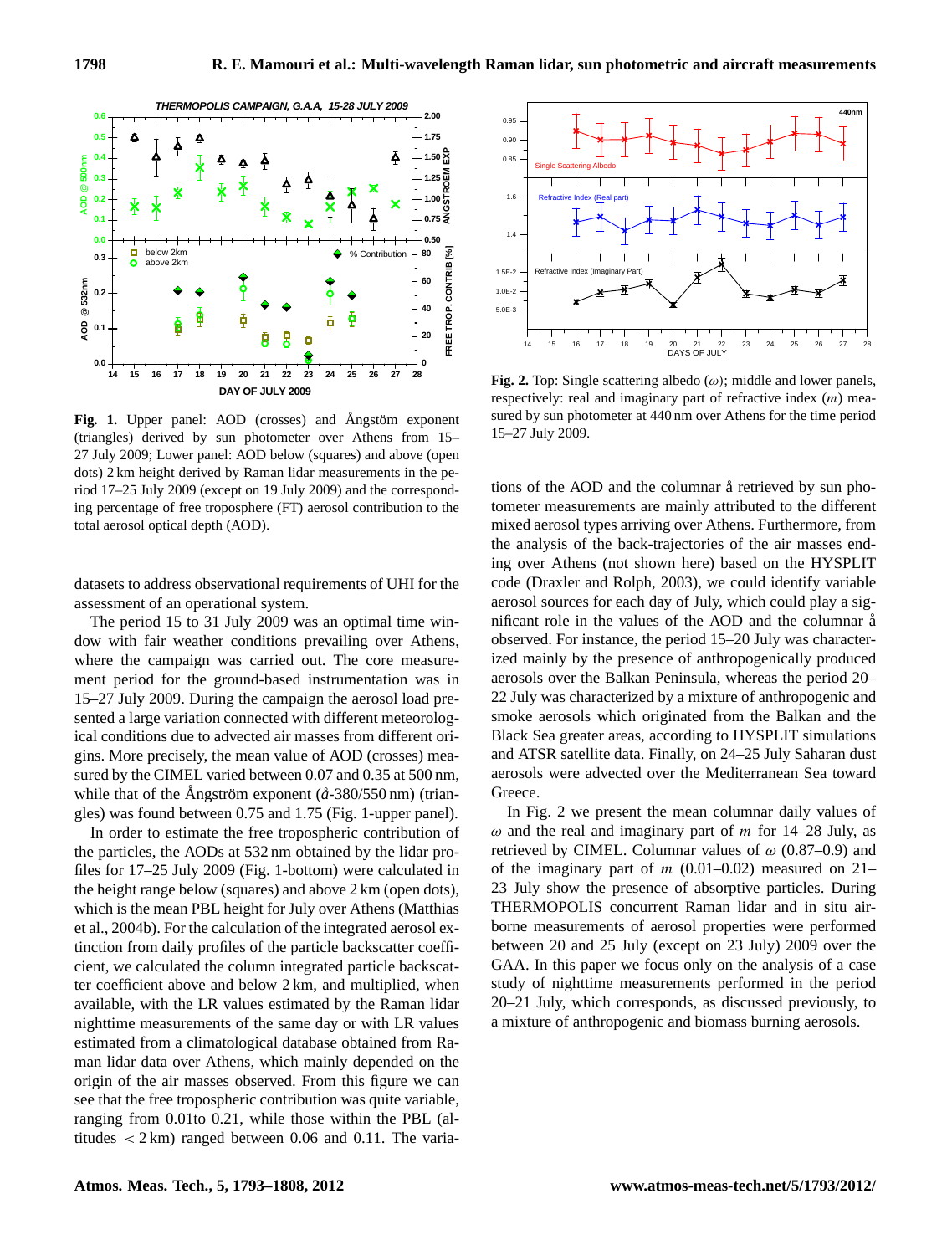#### **4 Case study 20–21 July 2009**

#### **4.1 Lidar aerosol profiling**

During the day of 20 July up to early morning hours of 21 July, several distinct aerosol layers were observed over the GAA area, as shown in Fig. 3, where the temporal evolution of the vertical profile of the range-corrected lidar signal (in arbitrary units-AU) obtained by EOLE at 1064 nm in the 0.3–7-km height range above sea level (asl.) from 08:02 UTC (20 July) to 02:42 UTC (21 July) is presented. We observe that the aerosols are mainly confined from ground up to 3.5– 4 km height, while the PBL reaches 2.3 km height during daytime on 20 July (around 12:45 UTC). The yellow parts of Fig. 3 (e.g. from 1 km at 08:02 UTC to 2.3 km at 12:45 UTC down to 1.4 km height between 16:30–20:00 UTC; and also aloft from 2.5 to 3.5 km height from 20:00 UTC on 20 July to 02:00 UTC on 21 July) delineate the atmospheric regions with high aerosol backscatter (and hence high aerosol concentrations). Filaments of aerosols are also seen over the daytime PBL on 20 July and over the nocturnal PBL during the late evening hours of 20 July and early morning hours of 21 July, from 2 to 3.5 km height. The two coincident time windows of the Raman lidar and the airborne in situ aerosol measurements obtained over Athens were: 11:00–13:00 UTC and 01:00–03:00 UTC (delineated by the two grey rectangles in Fig. 3).

#### **4.2 Aerosol optical properties**

We selected to focus on the lidar data obtained within the above mentioned two time windows, not only due to the coincidence with the airborne in situ measurements, but also due to the aerosols homogeneous mixing, thus delineating two distinct and intense aerosol layers (one between 2.5 and 3.1 km height a.s.l. at the first time window and the other between 2.2 and 3.2 km height a.s.l. at the second time window). Since the second time window is referring to Raman lidar nighttime measurements, this period has been selected for the retrieval of the aerosol optical and microphysical properties, such as  $a_{\text{aer}}$ ,  $b_{\text{aer}}$ , LR,  $\hat{a}$ ,  $m$ ,  $r_{\text{eff}}$  and  $\omega$ , using the inversion algorithm of Müller et al. (1999a), as well as for the application of the ISORROPIA model to propose a possible aerosol chemical composition that is consistent with the retrieved *m* and  $\omega$  values.

Thus, in Fig. 4 we show the nighttime (01:00–02:42 UTC) retrieved vertical profiles of the aerosol optical properties (aaer, baer, LR and *a˚*-extinction- and *a˚*-backscatter-related) obtained by EOLE on 21 July. The error bars in Fig. 4 represent the uncertainty at the optical properties values due to the statistical error on lidar measurements. For the retrieval of the backscatter and extinction coefficients, the lidar signals were smoothed with a window length of 275 m. Based on the  $a<sub>a</sub>$  profiles, the retrieved AOD values at 355 nm and 532 nm were 0.82 and 0.43, respectively, while the LR values at 355 and 532 nm ranged between 60 and 90 sr, from 1.5 to 3.5 km height. As previously discussed, the air mass back-trajectory analysis based on the HYSPLIT model (not shown here) indicated that the aerosol-rich air masses sampled between 2 and 3 km height stagnated over the Balkan and the Black Sea areas for the last 2 days prior to our observations and overpassed biomass burning areas (identified as hot spot areas by ATSR data, not shown here) where they were probably enriched by locally produced and biomass burning aerosols. This is corroborated by the rather high LR (∼58–75 sr) and *a˚* values (between 1 and 1.6) found between 2–3 km height (cf. Fig. 4), indicating the presence of mixed rather polluted and small urban-like particles, as similarly observed by Wandinger et al.  $(2002)$ , Müller et al.  $(2007)$ , Noh et al. (2007, 2008), Amiridis et al. (2009), and Tesche et al. (2009, 2011).

#### **4.3 Aerosol microphysical inversion results**

Furthermore, the optical data obtained from the Raman lidar measurements were used to retrieve the aerosol microphysical properties by using an inversion algorithm (Müller et al., 1999a, 2001; Veselovskii et al., 2002, 2005). The aerosol profiles were separated into five layers of about 200 m thickness (in the height range between 1.9 and 3.2 km) based on the relatively stable optical properties within each height range. In our case the required homogeneity of the aerosol layer is corroborated by the stability of the LR and the å values within each selected layer. For the retrieval of the aerosol microphysical properties, we used the mean aerosol backscatter and extinction coefficients within the five layers (*layer 1*: 1.9 ± 0.10 km, *layer 2*: 2.1 ± 0.06 km, *layer 3*: 2.4 ± 0.16 km, *layer 4*: 2.8 ± 0.12 km and *layer*  $5 = 3.1 \pm 0.10$  km). The derived particle size and m values have been used for the computation of  $\omega$  with a Miescattering algorithm, assuming that the mixed smoke and anthropogenic particles can be described as equivalent spheres. The uncertainty of the aerosol microphysical properties retrieved arises from the errors of the optical input data used as input, as well as those generated by the inversion algorithm used. A search grid of complex refractive indices was applied (ranging from 1.2–1.8 in real part and  $0i-0.08i$  in imaginary part) and particle size parameters (ranging from 10 nm to 5 µm particle radius), which automatically cause approximation errors (Muller et al., 1999a, b, 2001; Veselovskii ¨ et al., 2002, 2005).

For each layer, we applied the inversion algorithm to the mean values of our optical data to estimate the effective radius from the whole size distribution, the effective radius for the fine mode (particles smaller than 1 mm in radius), the real and imaginary part of the refractive index, and the single scattering albedo at 532 nm. The retrieved profiles are shown in Fig. 5. In that figure (second panel) the mean calculated values of the *a˚*-extinction-related are given together with the mean water vapor mixing ratio retrieved by Raman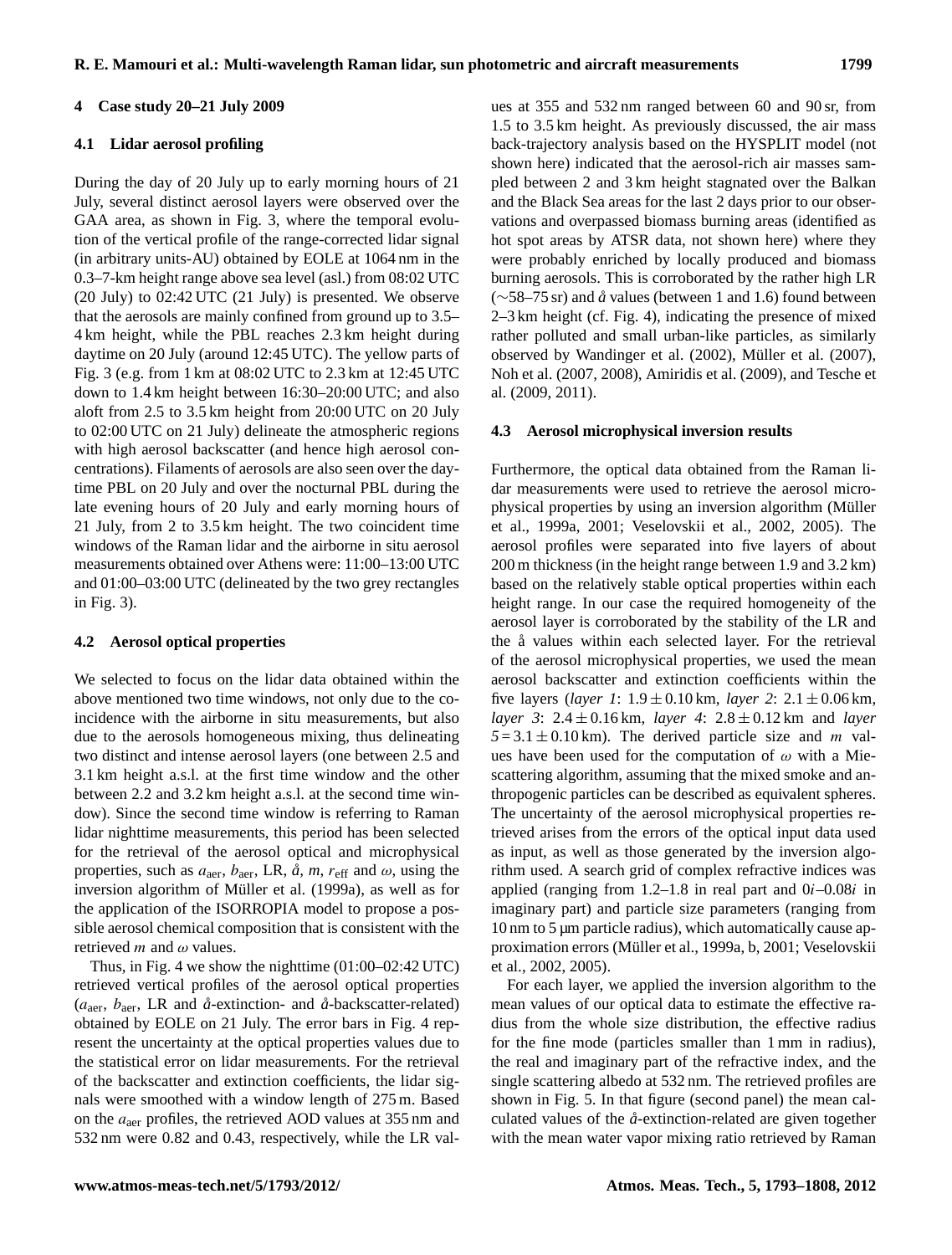![](_page_7_Figure_2.jpeg)

**Fig. 3.** Temporal evolution of the range-corrected lidar signal (RCS) in arbitrary units (AU) obtained over Athens at 1064 nm, between 08:02 UTC (20 July 2009) and 02:42 UTC (21 July 2009). The grey panels refer to the aircraft flight periods.

![](_page_7_Figure_4.jpeg)

Fig. 4. Vertical profiles of the aerosol optical parameters (extinction and backscatter coefficients, lidar ratio, Ångström exponent) retrieved from Raman lidar measurements on 21 July 2009 (01:20–02:42 UTC).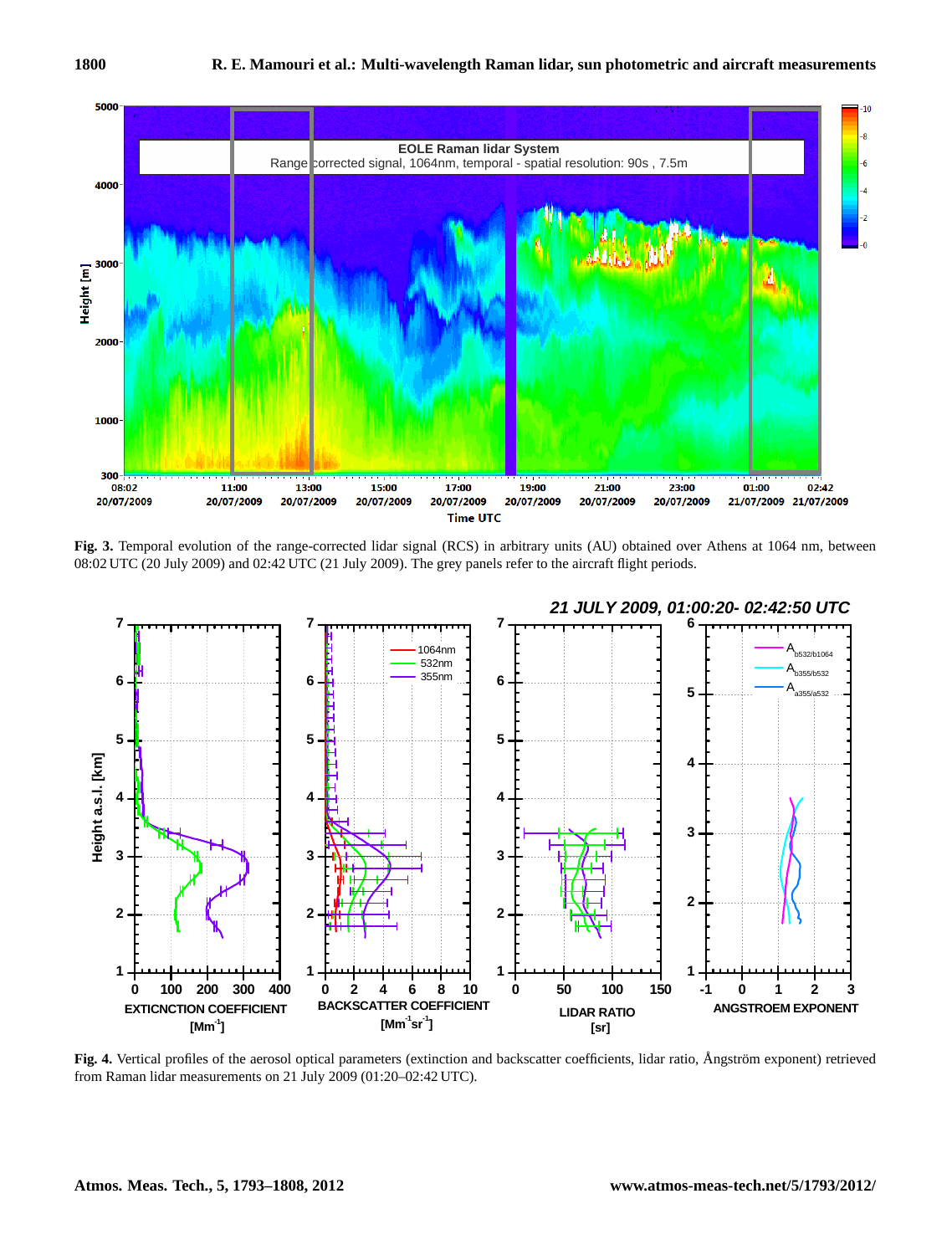![](_page_8_Figure_1.jpeg)

Fig. 5. Vertical profiles of the aerosol backscatter (at 355, 532 and 1064 nm), the extinction-related Angström exponent (355/532 nm), and the mean water vapor mixing ratio, as estimated from Raman lidar measurements; the corresponding vertical profiles of the aerosol effective radius, refractive index, and the single scattering albedo, as estimated by the inversion algorithm using the aerosol optical properties derived from Raman lidar measurements at 532 nm on 21 July 2009 (01:00–02:42 UTC).

lidar. Figure 5 (third panel, left) indicates vertical homogeneous conditions concerning the effective radius of the fine mode and the absence of a coarse mode in the inversion estimates at 1 and 2.5 km around 2 km (first, second and third layers, respectively). However, there are two above 2.3 km layers at around 1.5 and 3 km where the inversion estimates a significant contribution from coarse mode particles.

The main aerosol microphysical properties ( $r_{\text{eff}}$ , m and  $\omega$ ) are derived at the five specific layers on 21 July and presented in Fig. 5 (third, fourth and fifth panels). In this figure we see that  $r_{\text{eff}}$  remains below  $0.40 \pm 0.14$  µm. The retrieved refractive index *m* values ranging from  $1.44 \times (0.10) - 1.55 \times (0.12)$ (real part) and from  $0.01 (\pm 0.01)i - 0.06 (\pm 0.02)i$  (imaginary part) indicate the presence of strongly absorbing particles, in full accordance with the retrieved values of  $\omega$  (ranging between  $0.85 \pm 0.10$  at 2.1 km down to  $0.63 \pm 0.11$  at 2.8 km height). Taking into account the derived aerosol microphysical properties of the air masses ending around 3 km height between 01:00-02:42 UTC  $(r_{\text{eff}} = 0.14 \pm 0.02 \,\text{\mu m}, m = 1.43 \,(\pm 0.07) + 0.03 \,(\pm 0.02 \,\text{m})$  and  $\omega$  = 0.87 ± 0.08), the available ATSR data and the air mass origin based on the HYSPLIT model, we have strong indications of mixing of biomass burning aerosols with anthropogenic ones, resulting in strong absorbing particles, which is in accordance with similar findings observed by Formenti et al. (2002), Müller et al. (2000, 2003, 2007), Murayama et al. (2004), O'Neill et al. (2002), Wandinger et al. (2002), Alados Arboledas et al. (2007, 2011), and Papayannis et al. (2012).

#### **4.4 Airborne in situ measurements**

As discussed previously, a detailed description of the airborne in situ instrumentation and methodology used in airborne aerosol measurements is provided by Kelektsoglou et al. (2011). Two simple mixing rules were used to infer the real and imaginary part of the aerosol refractive index. Calculation of the refractive indices by both mixing rules entailed a simple "closure" approach. Some ionic ratios were used as "diagnostic" tests aiding in assumptions of the most likely origin or the chemical forms of most salts. The molar ratio of  $Na^{+}/Cl^{-}$  was used as an indication of whether chloride depletion occurs and the respective  $NH_4^+/SO_4^{2-}$  ratio as an indication of whether secondary  $NH<sub>4</sub>NO<sub>3</sub>$  exists (Seinfeld and Pandis, 1998, and references therein). Ionic  $Cl^-$  was considered to be primarily associated to Na<sup>+</sup> as NaCl, while when in excess it was considered to be associated with  $Mg^{2+}$ , as  $MgCl_2$ . Both these salts have maritime air origin. All ammonium was "consumed" for sulfate forming salts [e.g.  $(NH_4)_2SO_4$ ] and only potential excesses were attributed to  $NH<sub>4</sub>NO<sub>3</sub>$ . Additional nitrate, where existent, was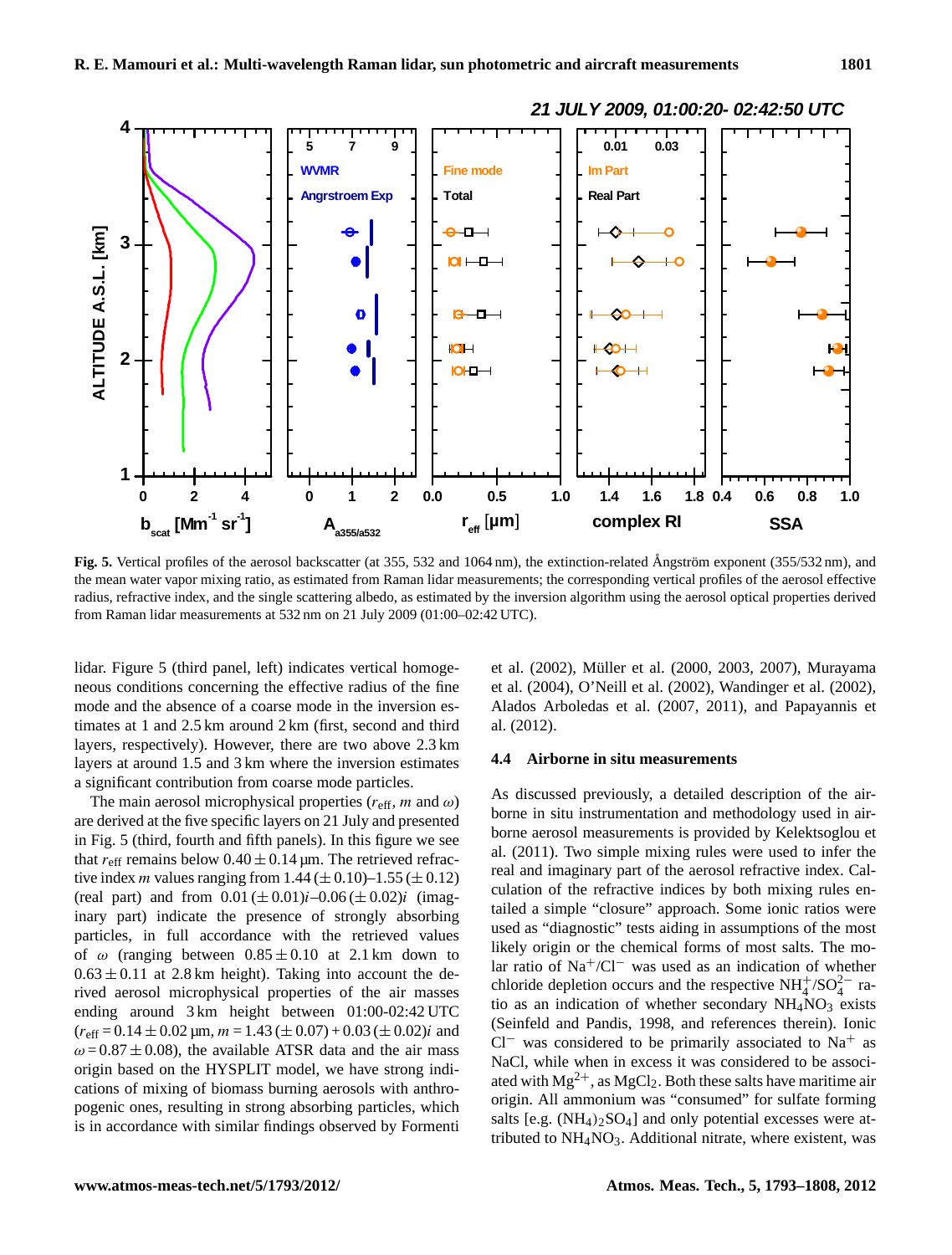attributed to  $Na<sup>+</sup>$  as NaNO<sub>3</sub> and Mg(NO<sub>3</sub>)<sub>2</sub>, while similarly, additional sulfate was attributed to MgSO4. Based on this simple approach, the following classes of aerosol were assumed: "marine", "secondary", "crustal/dust" (with  $Ca^{2+}$ , where existent attributed to this class). Only major components with mass fractions exceeding 0.5 % were used in the calculations.

Elemental carbon is assumed to have a refractive index of  $1.91 + 0.52i$  at 550 nm (Schkolnik et al., 2007), ammonium sulfate  $1.53 + 10^{-7}i$  (Seinfeld and Pandis 1998), while a value of  $1.4 + 0i$  was used for organic carbon (Schkolnik et al., 2007),  $1.53 + 5.5 \times 10^{-3}i$  for dust,  $1.5 + 10^{-8}i$  for sea salt (Erlick, 2005),  $1.55 + 0i$  for ammonium nitrate,  $1.51 + 0i$ for sodium nitrate, and  $1.34 + 0i$  for magnesium sulfate (Stelson, 1990). The following values were assumed for the densities in the calculations in order to convert the measured mass fraction into a volume fraction for each aerosol type: ammonium sulfate  $1.77 \text{ g cm}^{-3}$ , ammonium nitrate  $1.72 \text{ g cm}^{-3}$ , magnesium sulfate  $1.7 \text{ g cm}^{-3}$ , sodium nitrate  $2.3 \text{ g cm}^{-3}$ , OC 1.1  $\text{g cm}^{-3}$ , EC 1.8  $\text{g cm}^{-3}$ , sea-salt 2.2  $\text{g cm}^{-3}$  and mineral dust  $2.5 \text{ g cm}^{-3}$ .

Concerning the in situ aircraft measurements used in our analysis, the extinction coefficients were calculated for the flight altitude by integrating data 1 km around the NTUA coordinates of 37.97◦ N and 23.78◦ E. All particle size distribution measurements of the OPC were corrected for refractive indexes and shape, following the calibration method of PMS Ltd (the instrument's manufacturing company). The truncation and Lambert error correction was incorporated automatically in the given results. No humidity correction was necessary because of the low measured RH during the flights  $(RH < 35\%)$ . An initial assumption for sea-salt being the major origin of aerosols during the flights was not verified by the chemical composition data, excluding one case where marine influence is evident: 21 July at 2.62 km. Secondary salts and organics seem to play a fundamental role in the other cases. All calculations have been made on the assumption of homogeneity of the atmosphere over short periods of time. An error for scattering coefficient  $\sigma_{scat}$  of the order of  $\pm$ 17% and for extinction coefficient  $\sigma_{ext}$  of the order of  $\pm$ 22 % calculated for the sampling condition of all flights. The error of  $\omega$  was of the order of  $\pm 28$ % and is calculated from error propagation theory. An error of the order of 12 % for m arises from combined errors of the analyses of filters concerning the ionic composition.

The in situ aircraft measurements of the aerosol microphysical properties obtained during THERMOPOLIS, together with the corresponding mean optical and microphysical properties of aerosols derived from the Raman lidar and the inversion algorithm data, at selected heights, are shown in Table 1. Missing in situ data are denoted by  $(-)$ . If we compare the in situ with the retrieved values of the aerosol microphysical properties around 2.8 km height, we observe that: the measured value of  $r_{\text{eff}}$  (0.37 µm) was very close to the retrieved mean value  $(0.40 \pm 0.14 \,\mu\text{m})$  in the aerosol

![](_page_9_Figure_6.jpeg)

**Fig. 6.** Potential temperature (K) and relative humidity-RH (%) vertical profiles obtained from radiosonde data on 21 July 2009 (00:00 UTC) (left) and water vapor mixing ratio derived from Raman lidar measurements on 21 July 2009 (01:20–02:42 UTC).

layer (within the error bar uncertainty); and the value of  $\omega$  (0.43 ± 0.12 at 500 nm) from the in situ measurements demonstrates the presence of highly absorbing aerosols. The corresponding retrieved mean value within the aerosol layer from the Raman lidar data was of the order of  $0.63 \pm 0.11$ at 532 nm, which is quite different from the Raman lidar derived values. This could be attributed to the slightly different wavelengths used and the possibility of different air masses sampled. Moreover, refractive indexes measurements from the in situ airborne measurements are only available in the height range of 3.2 km. The measured value of m  $(1.39 \pm 0.07) + 0.01 \pm 0.001$ )*i*) is in quite good agreement with the retrieved mean value within the aerosol layer  $(1.43 (\pm 0.07) + 0.03 (\pm 0.02)i)$  (Table 1).

## **4.5 Aerosol dry chemical composition using ISPORROPIA II model**

The corresponding potential temperature and RH values derived from local radiosounding at 00:00 UTC (Fig. 6-left) and water vapor mixing ratio values obtained by the EOLE Raman lidar (01:00–02:42 UTC) (Fig. 6-right) on 21 July 2009, were incorporated into the ISORROPIA II model (Fountoukis and Nenes, 2007) to propose the dry chemical composition of aerosols that is consistent with the retrieved m and  $\omega$  values from the Raman lidar data (Table 1). The water vapor Raman lidar measurements could not be extended above 4 km because of low signal-to-noise ratios values. RH values of the order of 45–50 % were found between 1 and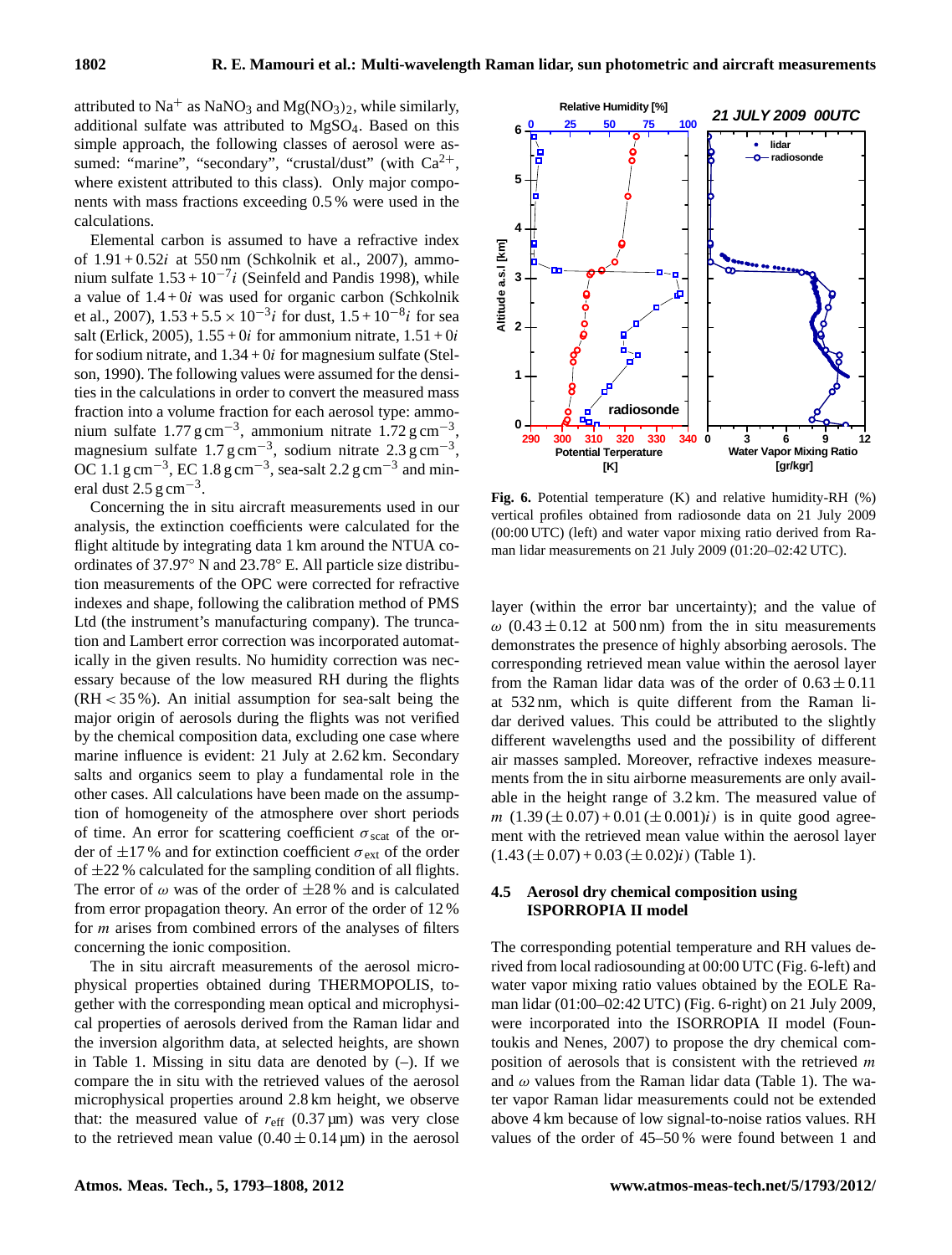**Table 1.** Mean aerosol optical, microphysical and chemical properties derived from a synergy of Raman lidar and in situ aircraft data, as well as inversion and thermodynamic models.

|                          |                                                              |                             |                             |                                                  |                                                    |                         |                           |                                          |                                             |           | Chemical composition -<br>Relative humidity [%] |          |           |  |
|--------------------------|--------------------------------------------------------------|-----------------------------|-----------------------------|--------------------------------------------------|----------------------------------------------------|-------------------------|---------------------------|------------------------------------------|---------------------------------------------|-----------|-------------------------------------------------|----------|-----------|--|
| Height<br>a.s.l.<br>[km] | $\aa$ [ $\alpha$ <sub>355</sub> /<br>$\alpha_{532}$<br>lidar | $LR_{355}$<br>[sr]<br>lidar | $LR_{532}$<br>[sr]<br>lidar | $r_{\text{eff}}$ [µm]<br>lidar<br>Total-<br>Fine | $r_{\text{eff}}$ [µm]<br>in situ<br>Total-<br>Fine | $\omega_{532}$<br>lidar | $\omega_{500}$<br>in situ | m<br>lidar                               | m<br>in situ                                | Sulfate   | Organic<br>Car-<br>bon                          | Dust     | <b>RH</b> |  |
| $1.9 \pm 0.1$            | $1.51 \pm 0.05$                                              | $78 \pm 2$                  | $72 \pm 1$                  | $0.30 \pm 0.15$<br>$0.20 \pm 0.04$               | -                                                  | $0.88 \pm 0.08$         | -                         | $1.44 (\pm 0.10) + 0.012 (\pm 0.01)i$    | -                                           | 38-60     | $0 - 20$                                        | $0 - 10$ | -60       |  |
|                          | $2.1 \pm 0.06$ $1.38 \pm 0.01$                               | $72 \pm 1$                  | $66 \pm 1$                  | $0.33 \pm 0.15$<br>$0.20 \pm 0.04$               | $\overline{\phantom{a}}$                           | $0.85 \pm 0.1$          | $\equiv$                  | $1.46 \ (\pm 0.15) + 0.01 \ (\pm 0.01)i$ | -                                           | $15 - 50$ | $0 - 40$                                        | $0 - 15$ | 68        |  |
|                          | $2.5 \pm 0.16$ $1.57 \pm 0.03$                               | $72 + 1$                    | $58 \pm 1$                  | $0.3 \pm 0.1$<br>$0.20 \pm 0.02$                 | -                                                  | $0.78 + 0.14$           | -                         | $1.51 (\pm 0.12) + 0.03 (\pm 0.01)i$     | -                                           |           |                                                 |          | 72        |  |
|                          | $2.8 \pm 0.12$ $1.35 \pm 0.02$                               | $69 \pm 1$                  | $65 \pm 1$                  | $0.40 \pm 0.14$<br>$0.19 \pm 0.04$               | 0.37<br>0.25                                       | $0.63 \pm 0.11$         | $0.43 \pm 0.12$           | $1.55 (\pm 0.12) + 0.06 (\pm 0.02)i$     | $\equiv$                                    | $0 - 30$  | $0 - 50$                                        | $0 - 10$ | 95        |  |
| $3.2 \pm 0.1$            | $.46 + 0.02$ 74 + 1                                          |                             | $70 \pm 1$                  | $0.14 \pm 0.02$<br>$0.14 \pm 0.02$               | 0.33<br>0.25                                       | $0.87 \pm 0.08$         | $\overline{\phantom{0}}$  | $1.43 \ (\pm 0.07) + 0.03 \ (\pm 0.02)i$ | $1.39 \ (\pm 0.16)$<br>$+0.01 (\pm 0.001)i$ |           |                                                 |          | 92        |  |

2 km height (Fig. 6-left), while at the upper boundary of the aerosol layer (around 3 km height) RH values raised up to 92 %. The vertical profile of the potential temperature (Fig. 6-left) indicates a stable well mixed atmosphere up to 3 km height. In Table 1 we also present the mean chemical composition of aerosols proposed by the ISOROPIA II model at three selected layers on 21 July 2009 (01:00– 02:42 UTC).

For layer 1 ( $1.9 \pm 0.1$  km), we propose a chemical composition of about 38–60 % sulfate, 0–20 % organic carbon (OC) and very low content of mineral dust (0–10 %). For layer 2  $(2.1 \pm 0.06 \text{ km})$ , we propose a quite smaller concentration of sulfates  $(15-50\%)$ , an important increase of OC  $(0-40\%)$ and similar levels of the mineral dust content  $(0-15\%)$  in comparison to layer 1. Finally, for layer  $4(2.8 \pm 0.12 \text{ km})$  we propose a quite smaller concentration of sulfates (0–30 %), a further increase of OC  $(0-50\%)$  and similar levels of mineral dust  $(0-10\%)$ . Indeed, at this layer we found the biggest concentration values of the OC particles, which correlates well with the high values of the aerosol refractive index  $(1.55 (\pm 0.12) + 0.05 (\pm 0.02)i)$ , which reflect the tendency of OC to partition to the aerosols phase under the cooler conditions at higher altitudes (Seinfeld and Pandis, 2006).

Our findings for layer 4 are in full accordance with similar m values corresponding to nearly pure biomass burning particles (Wandinger et al., 2002; Schkolnik et al., 2007) or even better, biomass burning particles mixed with urban haze (Müller et al., 2000, 2006; Noh et al., 2011; Weinzierl et al., 2011). This is corroborated even more by the small  $\omega$  values  $(0.63 \pm 0.11)$ , the high LR values (65–69 sr) and the presence of sulfate particles, as well as the fact that air masses from the lower part of the PBL (around 20:00 UTC in Fig. 3) are found convected up to 2–3 km height (around 01:00 UTC).

### **5 Intercomparison of aerosol columnar retrievals**

For a direct comparison of the "columnar"  $r_{\text{eff}}$  values retrieved from our inversion algorithm (for 18, 20 and 21 July)

with those derived from the sun photometer inversion, we have to assure that the aerosol variability between the afternoon sun photometer data and the Raman lidar measurements during sunset is not significant. Four days air mass back-trajectories ending over Athens at 12:00, 19:00 and 24:00 UTC were used complementary with the RCS lidar data in order to conclude about the homogeneous mixing of aerosols throughout each day. On 18, 20 and 21 July the air mass back-trajectories followed the some paths during daytime (sun photometer measurements) and nighttime (Raman lidar measurements). Thus, in Fig. 7-bottom we present the *a˚* exponent values derived by the sun photometer during daytime, together with the *a˚* extinction-related exponent retrieved by the Raman nighttime measurements at 355 nm and 532 nm. Figure 8-top shows the AOD obtained by the Raman lidar measurements at 532 nm and the AOD obtained by the sun photometer at 550 nm. For the three days studied, according to the latest sun photometer measurements (around 16:00 UT), both parameters are in agreement with the lidar estimations after sunset. AOD Raman lidar-derived data were calculated by integrating the aerosol extinction coefficient at 532 nm over the atmospheric column, assuming that the calculated extinction value at the lowest height of the complete overlap is representative for the incomplete overlap region (from ground up to 500 m height).

Furthermore, for selected days (18, 20 and 21 July 2009) during the THERMOPOLIS project we retrieved the mean column values of  $r_{\text{eff}}$  (Fig. 8, open dots) over the GAA based on the CIMEL data. We observe that the mean value of  $r_{\text{eff}}$ during the selected period ranges from 0.25 to 0.35 µm (with a standard deviation of the order of 0.07). To compare the sun photometer-derived mean column values of  $r_{\text{eff}}$  with those retrieved from the Raman lidar data for each of the three selected days, we followed the same methodology as described for 21 July concerning the retrieval of  $r_{\text{eff}}$  values at selected aerosol layers from near ground up to the free troposphere. For these retrievals, model runs with a grid of complex refractive indices [1.2 to 1.8 (real part) with a step size of 0.025 and from  $0i$  to  $0.08i$  (imaginary part) with a step width of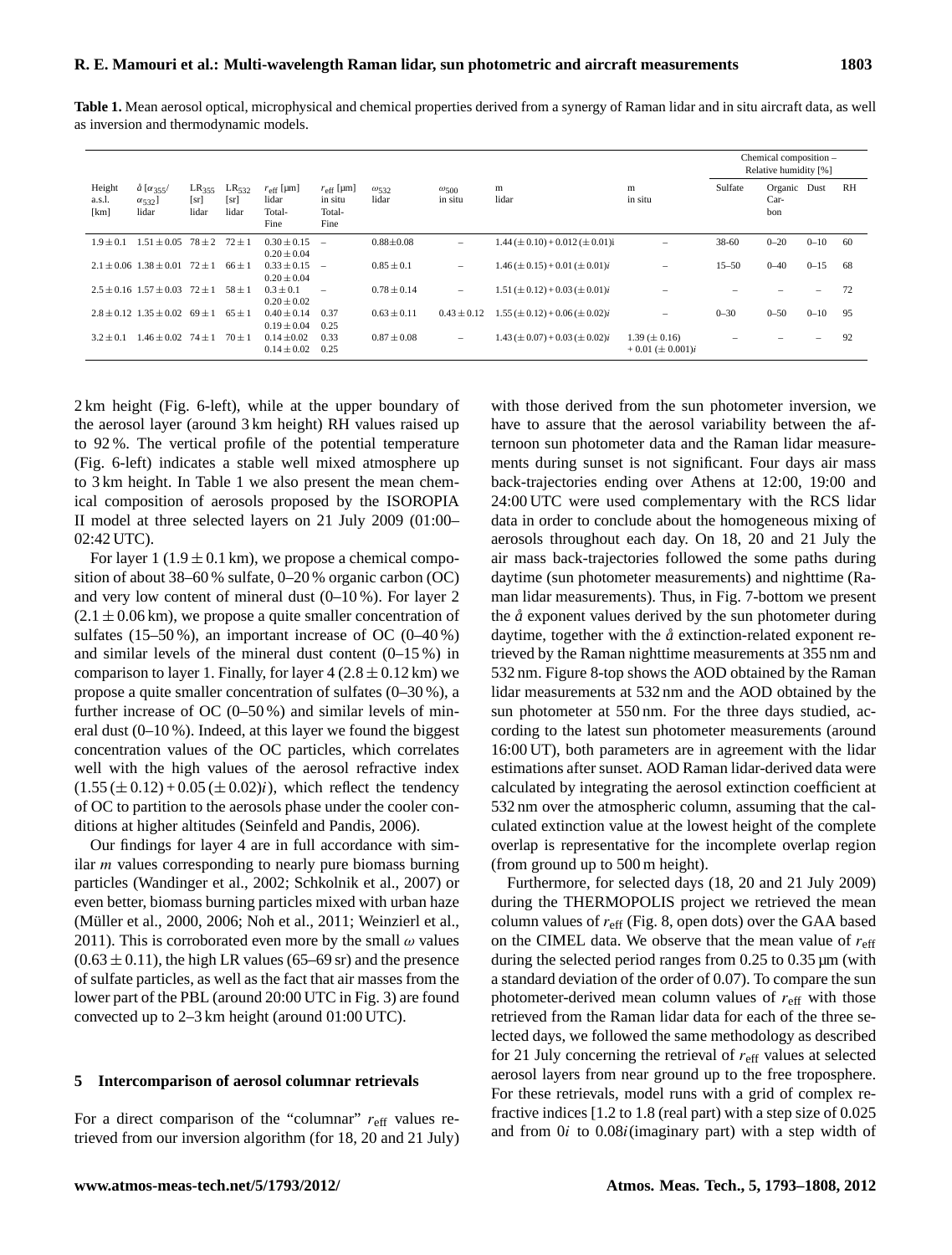![](_page_11_Figure_2.jpeg)

**Fig. 7.** Aerosol optical depth (AOD) at 550 nm and extinctionrelated Ångström exponent  $(380/550 \text{ nm})$  from sun photometer measurements (lines), as well as AOD (532 nm) and extinctionrelated Ångström exponent (355/532 nm) derived from Raman lidar measurements (stars) on 18, 19, 20 and 21 July 2009.

![](_page_11_Figure_4.jpeg)

**Fig. 8.** Total effective radius retrieved from sun photometer and Raman lidar signal inversions.

 $0.003i$ ] were performed. For these inversion runs we used all acceptable values for the retrieval of the final solutions. To obtain an equivalent "columnar"  $r_{\text{eff}}$  value from ground up to the free troposphere, we averaged the retrieved  $r_{\text{eff}}$  values with respect to the volume concentration within the aerosol layer.

Thus, for the three days selected when both EOLE and CIMEL inversions were concurrently available, the agreement between the fine mode effective radii is very good, and the observed differences stay within 10 % for all 3 days, independently of our assumptions for the homogeneity of aerosols throughout the day. As the lidar inversion algorithm

![](_page_11_Figure_8.jpeg)

**Fig. 9.** Mean daily size distribution derived from sun photometer data obtained over Athens for the period 18–27 July 2009. The cross mark denotes the studied day (21 July 2009).

cannot arithmetically retrieve the aerosol coarse modes based on the Raman lidar data, it underestimates the retrieved  $r_{\text{eff}}$ values by about 40 %.

Finally, in Fig. 9 we present the corresponding columnar mean size distribution as retrieved by sun-photometric measurements over Athens for the period 16–27 July 2009. We clearly see a bi-modal size distribution of particles having radii around 0.15 µm (small particles) and around 1.5 µm (large particles which are the dominant ones). In any case, the columnar mean size distribution of particles on 20 July gives a large predominance of the large particles (centered on  $1.5 \,\mu\text{m}$ ) versus the smaller ones (centered around  $0.15 \,\mu\text{m}$ ); in between we find the lidar-derived particles diameters which are of the order of 0.6–0.8 µm in the 2–3 km height region. We also see that the retrieved aerosol extinction-related  $\aa$ -355/532 nm values ranging from 1.35 to 1.57 (Table 1) are in good agreement with the column mean values (1.45–1.51) derived from the CIMEL data during 20–21 July (Fig. 1 upper panel).

#### **6 Summary and concluding remarks**

During THERMOPOLIS concurrent ground-based and aircraft measurements of the aerosol optical and microphysical properties were performed over GAA during July 2009. A novel procedure has been developed to retrieve, simultaneously, the optical and microphysical properties and to propose the chemical composition of aerosols, based on the vertical profiles of three aerosol backscatter, two aerosol extinction coefficients and water vapor mixing ratio, all obtained from a 6-wavelength Raman lidar system in conjunction with inversion and thermodynamic models. Our approach was applied during a case study of selected ground-based Raman lidar data (biomass burning particles mixed with haze) and was successfully compared, on a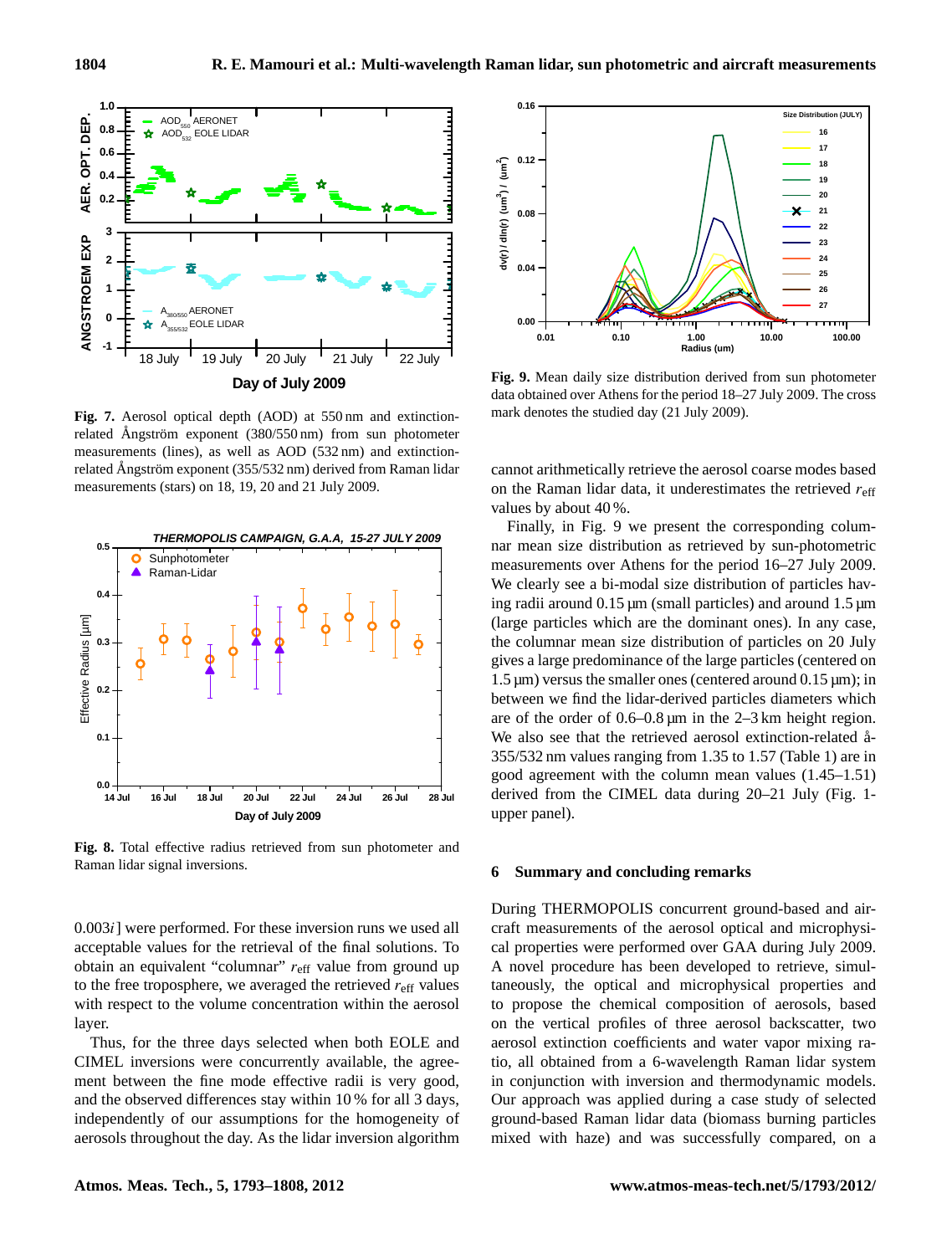preliminary basis, to in situ aircraft and sun photometric data, concerning basic aerosol microphysical properties  $(r_{\text{eff}})$ ,  $\omega$  and *m*). We found that inside selected aerosol layers,  $r_{\text{eff}}$  was 0.14–0.4 ( $\pm$  0.14) µm,  $\omega$  was 0.63–0.88 ( $\pm$  0.08) (at 532 nm) and m ranged from  $1.44 (\pm 0.10) + 0.01 (\pm 0.01)i$ to  $1.55 (\pm 0.12) + 0.06 (\pm 0.02)i$ . The analysis was based mainly to the cases of mixtures of anthropogenic and smoke aerosols observations, as concluded from air mass backtrajectory analysis. This considerable spread in the observed optical and physical properties of smoke aerosols is related to the transport time and additionally to the type of the biomass burning sources. The type of burned vegetation as well as the flaming power have influence on the SSA values. The missing information of the fire condition does not always allow a direct comparison or a clear conclusion. As previously stated, our derived aerosol microphysical properties are in very good agreement with previous observations (Formenti et al., 2002; Muller et al., 2000, 2003, 2005, 2007; Murayama ¨ et al., 2004; O'Neill et al., 2002; Wandinger et al., 2002; Alados Arboledas et al., 2007, 2011; Papayannis et al., 2012) concerning mixing of biomass burning and anthropogenic polluted particles.

The thermodynamic model ISORROPIA II was used to propose the chemical composition of the aerosols. Thus, the retrieved aerosol chemical composition in the 2–3 km height region, which is consistent with the retrieved m and  $\omega$  values, gave a variable range of sulfate (0–60 %) and organic carbon (OC) content  $(0-50\%)$ , although the OC content increased (up to 50 %) and the sulfate content dropped (up to 30 %) around 3 km height; in connection with the retrieved low  $\omega$  value (0.63  $\pm$  0.11), this would indicate the presence of absorbing biomass burning smoke mixed with urban haze. Finally, the retrieved aerosol microphysical properties (*a˚* and  $r_{\text{eff}}$ ) were compared with column-integrated sun photometer data, showing a good agreement. Our procedure needs to be further tested with in situ aerosol microphysical and chemical aircraft data in the lower troposphere to improve its methodology and further minimize the concurrent retrieval uncertainties.

*Acknowledgements.* The financial support for EARLINET (EARLINET-ASOS) by the European Commission under grant RICA-025991 and ACTRIS (European Commission grant 262254) are gratefully acknowledged. The financial support for the project THERMOPOLIS by the European Space Agency (ESA-AO/1- 5502/07/NL/HE) is also gratefully acknowledged. Air masses back trajectories were produced with the Hybrid Single-Particle Lagrangian Integrated Trajectory model (NOAA). The authors gratefully acknowledge the NOAA Air Resources Laboratory (ARL) for the provision of the HYSPLIT transport and dispersion model. ETK acknowledges internal financial support from Democritus University of Thrace. The research project is implemented within the framework of the Action "Supporting Postdoctoral Researchers" of the Operational Program "Education and Lifelong Learning" (Action's Beneficiary: General Secretariat for Research

and Technology), and is co-financed by the European Social Fund (ESF) and the Greek State. Work at GIST was funded by the Korean Meteorological Administration Research and Development Program under Grant CATER 2012-7080. REM acknowledges the funding of the Greek State Scholarship Foundation: IKY. The radiosonde data were provided by the Hellenic National Meteorological Service (HNMS).

![](_page_12_Figure_6.jpeg)

Edited by: M. Wendisch

## **References**

- Adams, P. J. and Seinfeld, J. H.: Predicting global aerosol size distributions in general circulation models, J. Geophys. Res., 104, 13791–13823, [doi:10.1029/2001JD001010,](http://dx.doi.org/10.1029/2001JD001010) 2002.
- Alados-Arboledas, L., Guerrero-Rascado, J. L., Lyamani, H., Navas-Guzman, F., and Olmo, F. J.: Characterization of the atmospheric aerosol by combination of lidar and sun-photometry, Proc. SPIE, 6750, 67500J, [doi:10.1117/12.737557,](http://dx.doi.org/10.1117/12.737557) 2007.
- Alados-Arboledas, L., Muller, D., Guerrero-Rascado, J. L., Navas- ¨ Guzmán, F., Pérez-Ramírez, D., and Olmo, F. J.: Optical and microphysical properties of fresh biomass burning aerosol retrieved by Raman lidar, and star-and sun-photometry, Geophys. Res. Lett., 38, L01807, [doi:10.1029/2010GL045999,](http://dx.doi.org/10.1029/2010GL045999) 2011.
- Amiridis, V., Balis, D. S., Giannakaki, E., Stohl, A., Kazadzis, S., Koukouli, M. E., and Zanis, P.: Optical characteristics of biomass burning aerosols over Southeastern Europe determined from UV-Raman lidar measurements, Atmos. Chem. Phys., 9, 2431–2440, [doi:10.5194/acp-9-2431-2009,](http://dx.doi.org/10.5194/acp-9-2431-2009) 2009.
- Ansmann, A., Riebesell, M., Wandinger, U., Weitkamp, C., Voss, C., Lahmann, W., and Michaelis, W.: Combined Raman elasticbackscatter lidar for vertical profiling of moisture, aerosol extinction, backscatter, and lidar ratio, Appl. Phys. B, 55, 18–28, 1992.
- Böckmann, C., Wandinger, U., Ansmann, A., Bosenberg, J., Amiridis, V., Boselli, A., Delaval, A., De Tomasi, F., Frioud, M., Grigorov, I., Hågård, A., Horvat, M., Iarlori, M., Komguem, L., Kreipl, S., Larcheveque, G., Matthias, V., Papayannis, A., Pappalardo, G., Rocadenbosch, F., Rodrigues, J. A., Schneider, J., Shcherbakov, V., and Wiegner, M.: Aerosol lidar intercomparisons in the frame of EARLINET: Part II – Aerosol backscatter algorithms, Appl. Opt., 43, 977–989, 2004.
- Bond, T. C., Anderson, T. L., and Campbell, D.: Calibration and intercomparison of filter based measurements of visible light absorption by aerosols, Aerosol Sci. Technol., 30, 582–600, [doi:10.1080/027868299304435,](http://dx.doi.org/10.1080/027868299304435) 1999.
- Bösenberg, J., Timm, R., and Wulfmeyer, V.: Study of retrieval algorithms for a backscatter lidar, Final Report, MPI Report No. 226, 1–66, Hamburg, 1997.
- Bösenberg, J., Matthias, V., Amodeo, A., Amoiridis, V., Ansmann, A., Baldasano, J. M., Balin, I., Balis, D., Böckmann, C., Boselli, A., Carlsson, G., Chaikovsky, A., Chourdakis, G., Comerón, A., De Tomasi, F., Eixmann, R., Freudenthaler, V., Giehl, H., Grigorov, I., Hågård, A., Iarlori, M., Kirsche, A., Kolarov, G.,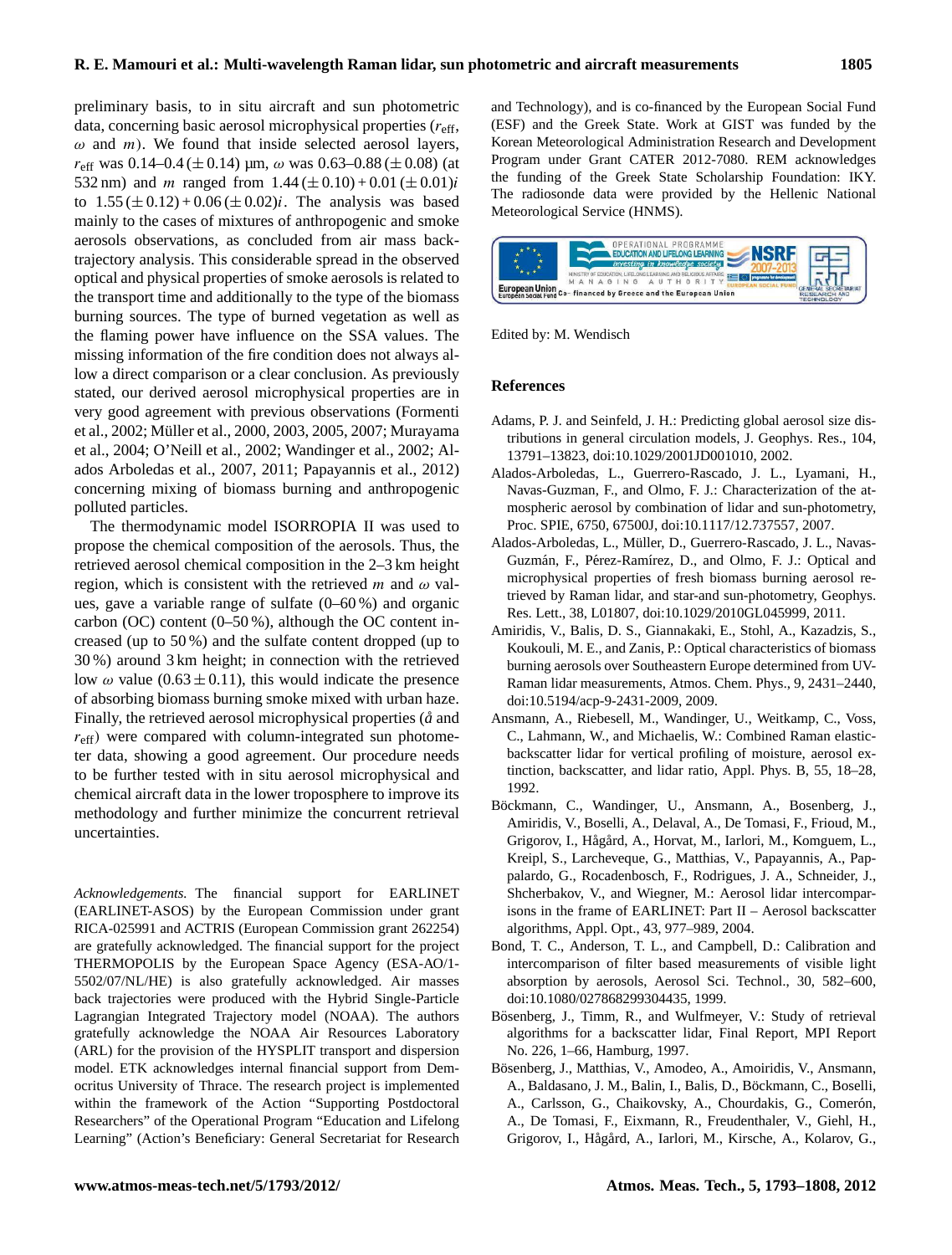Komguem, L., Kreipl, S., Kumpf, W., Larchevêque, G., Linné, H., Matthey, R., Mattis, I., Mekler, A., Mironova, I., Mitev, V., Mona, L., Müller, D., Music, S., Nickovic, S., Pandolfi, M., Papayannis, A., Pappalardo, G., Pelon, J., Pérez, C., Perrone, R. M., Persson, R., Resendes, D. P., Rizi, V., Rocadenbosch, F., Rodrigues, J. A., Sauvage, L., Schneidenbach, L., Schumacher, R., Shcherbakov, V., Simeonov, V., Sobolewski, P., Spinelli, N., Stachlewska, I., Stoyanov, D., Trickl, T., Tsaknakis, G., Vaughan, G., Wandinger, U., Wang, X., Wiegner, M., Zavrtanik, M., and Zerefos, C.: EARLINET project: A European Aerosol Research Lidar Network. Contract EVR1-CT1999-40003, Final Report, 1– 250, Hamburg, 2003.

- Daglis, I., Rapsomanikis, S., Kourtidis, K., Melas, D., Papayannis, A., Keramitsoglou, I., Giannaros, T., Amiridis, V., Petropoulos, G., Sobrino, J., Manunta, P., Grobner, J., Paganini, M., and Bianchi, R.: Mapping The urban heat island effect in Athens: Results obtained from the UHI and Thermopolis 2009 Projects, European Geophys. Union, Geophys. Res. Abs., 12, EGU2010- 915-1, 2010.
- Draxler, R. R. and Rolph, G. D.: HYSPLIT (HYbrid Single-Particle Lagrangian Integrated Trajectory) Model Access via NOAA ARL READY Website, NOAA Air Resources Laboratory, Silver Spring, MD, 2003.
- Dulac, F. and Chazette, P.: Airborne study of a multi-layer aerosol structure in the eastern Mediterranean observed with the airborne polarized lidar ALEX during a STAAARTE campaign (7 June 1997), Atmos. Chem. Phys., 3, 1817–1831, [doi:10.5194/acp-3-](http://dx.doi.org/10.5194/acp-3-1817-2003) [1817-2003,](http://dx.doi.org/10.5194/acp-3-1817-2003) 2003.
- Eck, T. F., Holben, B. N., Reid, J. S., Dubovik, O., Smirnov, A., O'Neill, N. T., Slutsker, I., and Kinne, S.: Wavelength dependence of the optical depth of biomass burning, urban, and desert dust aerosols, J. Geophys. Res., 104, 31333–31349, 1999.
- Erlick, C.: Effective refractive indices of water and sulfate drops containing absorbing inclusions, J. Atmos. Sci., 63, 754–763, 2005.
- Formenti, P., Boucher, O., Reiner, T., Sprung, D., Andreae, M. O., Wendisch, M., Wex, H., Kindred, D., Tzortziou, M., Vasaras, A., and Zerefos, C.: STAAARTE-MED 1998 summer airborne measurements over the Aegean Sea, 2, Aerosol scattering and absorption, and radiative calculations, J. Geophys. Res., 107, 4451, [doi:10.1029/2001JD001536,](http://dx.doi.org/10.1029/2001JD001536) 2002.
- Fountoukis, C. and Nenes, A.: ISORROPIA II: a computationally efficient thermodynamic equilibrium model for  $K^+$ - $Ca_{2+}$ -Mg<sub>2+</sub>-NH<sub>4</sub><sup>-</sup>-Na<sup>+</sup>-SO<sub>4</sub><sup>2-</sup>-NO<sub>3</sub><sup>-</sup>-Cl<sup>-</sup>-H<sub>2</sub>O aerosols, Atmos. Chem. Phys., 7, 4639–4659, [doi:10.5194/acp-7-4639-2007,](http://dx.doi.org/10.5194/acp-7-4639-2007) 2007.
- Fountoukis, C., Nenes, A., Sullivan, A., Weber, R., Van Reken, T., Fischer, M., Matías, E., Moya, M., Farmer, D., and Cohen, R. C.: Thermodynamic characterization of Mexico City aerosol during MILAGRO 2006, Atmos. Chem. Phys., 9, 2141–2156, [doi:10.5194/acp-9-2141-2009,](http://dx.doi.org/10.5194/acp-9-2141-2009) 2009.
- Goody, R. M.: Principles of Atmospheric Physics and Chemistry. Oxford University Press, UK, 1996.
- Holben, B. N., Eck, T. F., Slutsker, I., Tanré, D., Buis, J. P., Setzer, A., Vermote, E., Reagan, J. A., Kaufman, Y. J., Nakajima, T., Lavenu, F., Jankowiak, I., and Smirnov, A.: AERONET-A federated instrument network and data archive for aerosol characterization, Remote Sens. Environ., 66, 1–16, [doi:10.1016/S0034-](http://dx.doi.org/10.1016/S0034-4257(98)00031-5) [4257\(98\)00031-5,](http://dx.doi.org/10.1016/S0034-4257(98)00031-5) 1998.
- Karageorgos, E. T. and Rapsomanikis, S.: Chemical characterization of the inorganic fraction of aerosols and mechanisms of the neutralization of atmospheric acidity in Athens, Greece, Atmos. Chem. Phys., 7, 3015–3033, [doi:10.5194/acp-7-3015-2007,](http://dx.doi.org/10.5194/acp-7-3015-2007) 2007.
- Karydis, V. A., Tsimpidi, A. P., Fountoukis, C., Nenes, A., Zavala, M., Lei, W., Molina, L. T., and Pandis, S. N.: Simulating the fine and coarse inorganic particulate matter concentrations in a polluted megacity, Atmos. Environ., 44, 608–620, 2010.
- Kelektsoglou, K. and Rapsomanikis, S.: AERONET observations of direct and indirect aerosol effects over a South European conurbation, Int. J. Remote Sens., 32, 2779–2798, 2011.
- Kelektsoglou, K., Kourtidis, K., Balis, D. S., and Rapsomanikis, S.: A 1-year remote sensing study of radiative effects of aerosol and clouds over the NE Mediterranean, Int. J. Remote Sens., 32, 8747–8762, 2011.
- Kelektsoglou, K., Rapsomanikis, S., Karageorgos, E. T., and Kosmadakis, I.: Optical properties of aerosol over a South European urban environment, Int. J. Remote Sens., 33, 1214–1233, 2012.
- Kirkevag, A., Iversen, T., Kristjansson, J. E., Seland, O., and Debernard, J. B.: On the additivity of climate response to anthropogenic aerosols and CO<sub>2</sub>, and the enhancement of future global warming by carbonaceous aerosols, Tellus, Ser. A, 60, 513–527, 2008.
- Klett, J.: Lidar Inversion with variable backscatter extinction ratios, Appl. Opt., 24, 1638–1643, 1985.
- Lee, S. S.: Dependence of aerosol-precipitation interactions on humidity in a multiple-cloud system, Atmos. Chem. Phys., 11, 2179–2196, [doi:10.5194/acp-11-2179-2011,](http://dx.doi.org/10.5194/acp-11-2179-2011) 2011.
- Levin, Z. and Cotton, W.: Aerosol Pollution Impact on Precipitation: A Scientific Review, Springer, New York, 2009.
- Lohmann, U., Rotstayn, L., Storelvmo, T., Jones, A., Menon, S., Quaas, J., Ekman, A. M. L., Koch, D., and Ruedy, R.: Total aerosol effect: radiative forcing or radiative flux perturbation?, Atmos. Chem. Phys., 10, 3235–3246, [doi:10.5194/acp-10-3235-](http://dx.doi.org/10.5194/acp-10-3235-2010) [2010,](http://dx.doi.org/10.5194/acp-10-3235-2010) 2010.
- Mamouri, R. E., Papayannis, A., Tsaknakis, G., and Amiridis, V.: Six-month ground-based water vapour Raman lidar measurements over Athens, Greece and system validation, J. Optoelectron. Adv. M., 9, 3546–3548, 2007.
- Matthias, V., Freudenthaler, V., Amodeo, A., Balin, I., Balis, D., Bösenberg, J., Chaikovsky, A., Chourdakis, G., Comeron, A., Delaval, A. De Tomasi, F., Eixmann, R., Hågård Ar., Komguem, L., Kreipl, S., Renaud, M., Rizi, V., Rodrigues, J. A., Wandinger, U., and Xuan, W.: Aerosol Lidar Intercomparison in the Framework of the EARLINET Project. 1. Instruments, Appl. Opt., 43, 961–976, 2004a.
- Matthias, V., Balis, D., Bösenberg, J., Eixmann, R., Iarlori, M., Komguem, L., Mattis, I., Papayannis, A., Pappalardo, G., Perrone, M. R., and Wang, X.: Vertical aerosol distribution over Europe: Statistical analysis of Raman lidar data from 10 European Aerosol Research Lidar Network (EARLINET) stations, J. Geophys. Res., 109, D18201, [doi:10.1029/2004JD004638,](http://dx.doi.org/10.1029/2004JD004638) 2004b.
- Mattis, I., Ansmann, A., Müller, D., Wandinger, U., and Althausen, D.: Dual-wavelength Raman lidar observations of the extinctionto-backscatter ratio of Saharan dust, Geophys. Res. Lett. 29, 1306, [doi:10.1029/2002GL014721,](http://dx.doi.org/10.1029/2002GL014721) 2002.
- Metzger, S., Mihalopoulos, N., and Lelieveld, J.: Importance of mineral cations and organics in gas-aerosol partitioning of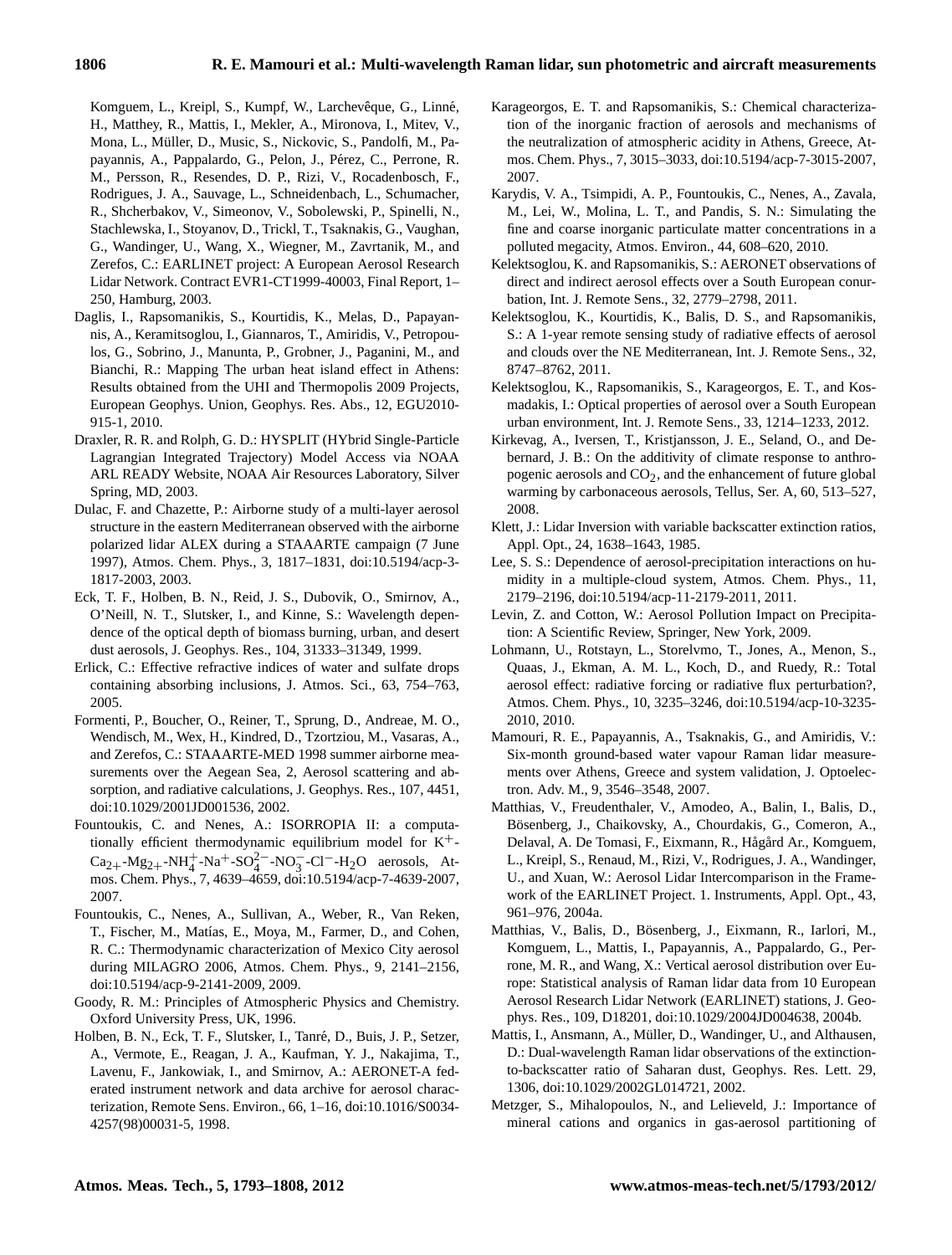reactive nitrogen compounds: case study based on MINOS results, Atmos. Chem. Phys., 6, 2549–2567, [doi:10.5194/acp-6-](http://dx.doi.org/10.5194/acp-6-2549-2006) [2549-2006,](http://dx.doi.org/10.5194/acp-6-2549-2006) 2006.

- Mihalopoulos, N., Stephanou, E., Kanakidou, M., Pilitsidis, S., and Bousquet, P.: Tropospheric aerosol ionic composition in the Eastern Mediterranean region, Tellus B, 49, 314–326, 1997.
- Moya, M., Ansari, A. S., and Pandis, S. N.: Partitioning of nitrate and ammonium between the gas and particulate phases during the 1997 IMADA-AVER study in Mexico City, Atmos. Environ., 35, 1791–1804, 2001.
- Müller, D., Wandinger, U., and Ansmann, A.: Microphysical particle parameters from extinction and backscatter lidar data by inversion with regularization: Theory, Appl. Opt., 38, 2346–2357, 1999a.
- Müller, D., Wandinger, U., and Ansmann, A.: Microphysical particle parameters from extinction and backscatter lidar data by inversion with regularization: Simulation, Appl. Opt., 38, 2358– 2368, 1999b.
- Müller, D., Wagner, F., Althausen, D., Wandinger, U., and Ansmann, A.: Physical properties of the Indian aerosol plume from six-wavelength lidar observations on March 1999 of the Indian Ocean Experiment, Geophys. Res. Lett., 27, 1403–1406, 2000.
- Müller, D., Wandinger, U., Althausen, D., and Fiebig, M.: Comprehensive particle characterization from three wavelength Ramanlidar observations: case study, Appl. Opt., 40, 4863–4869, 2001.
- Müller, D., Franke, K., Ansmann, A., Althausen, D., and Wagner, F.: Indo-Asian pollution during INDOEX: Microphysical particle properties and single-scattering albedo inferred from multiwavelength lidar observations, J. Geophys. Res., 108, 4600, [doi:10.1029/2003JD003538,](http://dx.doi.org/10.1029/2003JD003538) 2003.
- Müller, D., Mattis, I., Wandinger, U., Ansmann, A., Althausen, D., and Stohl, A.: Raman lidar observations of aged Siberian and Canadian forest fire smoke in the free troposphere over Germany in 2003: Microphysical particle characterization, J. Geophys. Res., 110, D17201, [doi:10.1029/2004JD005756,](http://dx.doi.org/10.1029/2004JD005756) 2005.
- Muller, D., Tesche, M., Eichler, H., Engelmann, R., Althausen, D., ¨ Ansmann, A., Cheng, Y. F., Zhang, Y. H., and Hu, M.: Strong particle light absorption over the Pearl River Delta (south China) and Beijing (north China) determined from combined Raman lidar and Sun photometer observations, Geophys. Res. Lett., 33, L20811, [doi:10.1029/2006GL027196,](http://dx.doi.org/10.1029/2006GL027196) 2006.
- Müller, D., Ansmann, A., Mattis, I., Tesche, M., Wandinger, U., Althausen, D., and Pisani, G.: Aerosol-type-dependent lidar ratios observed with Raman lidar, J. Geophys. Res., 112, D16202, [doi:10.1029/2006JD008292,](http://dx.doi.org/10.1029/2006JD008292) 2007.
- Murayama, T., Muller, D., Wada, K., Shimizu, A., Sekigushi, ¨ M., and Tsukamato, T.: Characterization of Asian dust and Siberian smoke with multi-wavelength Raman lidar over Tokyo, Japan in spring 2003, Geophys. Res. Lett., 31, L23103, [doi:10.1029/2004GL021105,](http://dx.doi.org/10.1029/2004GL021105) 2004.
- Noh, Y. M., Kim, Y. J., Choi, B. C., and Murayama, T.: Aerosol lidar ratio characteristics measured by a multi-wavelength Raman lidar system at Anmyeon island, Korea, Atmos. Res., 86, 76–87, [doi:10.1016/j.atmosres.2007.03.006,](http://dx.doi.org/10.1016/j.atmosres.2007.03.006) 2007.
- Noh, Y. M., Kim, Y. J., and Müller, D.: Seasonal characteristics of lidar ratios measured with a Raman lidar at Gwangju, Korea in spring and autumn, Atmos. Environ., 42, 2208–2224, 2008.
- Noh, Y. M., Müller, D., Mattis, I., Lee, H., and Kim, Y. J.: Vertically resolved light-absorption characteristics and the influence

of relative humidity on particle properties: Multiwavelength Raman lidar observations of East Asian aerosol types over Korea, J. Geophys. Res., 116, D06206, [doi:10.1029/2010JD014873,](http://dx.doi.org/10.1029/2010JD014873) 2011.

- Nowak, J. B., Huey, L. G., Russell, A. G., Tian, D., Neuman, J. A., Orsini, D., Sjostedt, S. J., Sullivan, A. P., Tanner, D. J., Weber, R. J., Nenes, A., Edgerton, E., and Fehsenfeld, F. C.: Analysis of urban gas phase ammonia measurements from the 2002 Atlanta Aerosol Nucleation and Real-Time Characterization Experiment (ANARChE), J. Geophys. Res., 111, D17308, [doi:10.1029/2006JD007113,](http://dx.doi.org/10.1029/2006JD007113) 2006.
- O'Neill, N. T., Eck, T. F., Holben, B. N., Smirnov, A., Royer, A., and Li, Z.: Optical properties of boreal forest fire smoke derived from Sun photometry, J. Geophys. Res., 107, 4125, [doi:10.1029/2001JD000877,](http://dx.doi.org/10.1029/2001JD000877) 2002.
- Osterloh, L., Böckmann, C., Mamouri, R. E., and Papayannis, A.: An Adaptive Base Point Algorithm for the Retrieval of Aerosol Microphysical Properties, The Open Atmos. Sci. J., 5, 61–73, 2011.
- Papayannis, A., Balis, D., Amiridis, V., Chourdakis, G., Tsaknakis, G., Zerefos, C., Castanho, A. D. A., Nickovic, S., Kazadzis, S., and Grabowski, J.: Measurements of Saharan dust aerosols over the Eastern Mediterranean using elastic backscatter-Raman lidar, spectrophotometric and satellite observations in the frame of the EARLINET project, Atmos. Chem. Phys., 5, 2065–2079, [doi:10.5194/acp-5-2065-2005,](http://dx.doi.org/10.5194/acp-5-2065-2005) 2005.
- Papayannis, A., Mamouri, R. E., Remoundaki, E., Bourliva, A., Tsaknakis, G., Amiridis, V., Kokkalis, P., Veselovskii, I., Kolgotin, A., and Samara, C.: Optical, microphysical and chemical properties of Saharan dust aerosols using a multi-wavelength Raman lidar, in situ sensors and modeling, Proc. of the 25th International Laser Radar Conference, St. Petersburg, 5–9 July 2010, Russia, 535–538, 2010.
- Papayannis, A., Mamouri, R. E., Amiridis, V., Remoundaki, E., Tsaknakis, G., Kokkalis, P., Veselovskii, I., Kolgotin, A., Nenes, A., and Fountoukis, C.: Optical-microphysical properties of Saharan dust aerosols and composition relationship using a multi-wavelength Raman lidar, in situ sensors and modelling: a case study analysis, Atmos. Chem. Phys., 12, 4011–4032, [doi:10.5194/acp-12-4011-2012,](http://dx.doi.org/10.5194/acp-12-4011-2012) 2012.
- Pappalardo, G., Amodeo, A., Wandinger, U., Matthias, V., Bösenberg, J., Alpers, M., Amiridis, V., de Tomasi, F., Frioux, M., Iarlori, M., Komguen, L., Larcheveque, G., Papayannis, A., Schumacher, R., and Wang, X.: Aerosol lidar intercomparison in the frame of EARLINET: Part III: Aerosol extinction Raman lidar algorithm intercomparison, Appl. Opt., 43, 5370–5385, 2004.
- Pringle, K. J., Tost, H., Message, S., Steil, B., Giannadaki, D., Nenes, A., Fountoukis, C., Stier, P., Vignati, E., and Lelieveld, J.: Description and evaluation of GMXe: a new aerosol submodel for global simulations (v1), Geosci. Model Dev., 3, 391–412, [doi:10.5194/gmd-3-391-2010,](http://dx.doi.org/10.5194/gmd-3-391-2010) 2010.
- Pye, H. O. T., Liao, H., Wu, S., Mickley, L. J., Jacob, D. J., Henze, D. K., and Seinfeld, J. H.: Effect of changes in climate and emissions on future sulfate-nitrate-ammonium aerosol levels in the United States, J. Geophys. Res., 114, D01205, [doi:10.1029/2008JD010701,](http://dx.doi.org/10.1029/2008JD010701) 2009.
- Quaas, J., Ming, Y., Menon, S., Takemura, T., Wang, M., Penner, J. E., Gettelman, A., Lohmann, U., Bellouin, N., Boucher, O., Sayer, A. M., Thomas, G. E., McComiskey, A., Feingold, G., Hoose, C., Kristjánsson, J. E., Liu, X., Balkanski, Y., Donner, L.